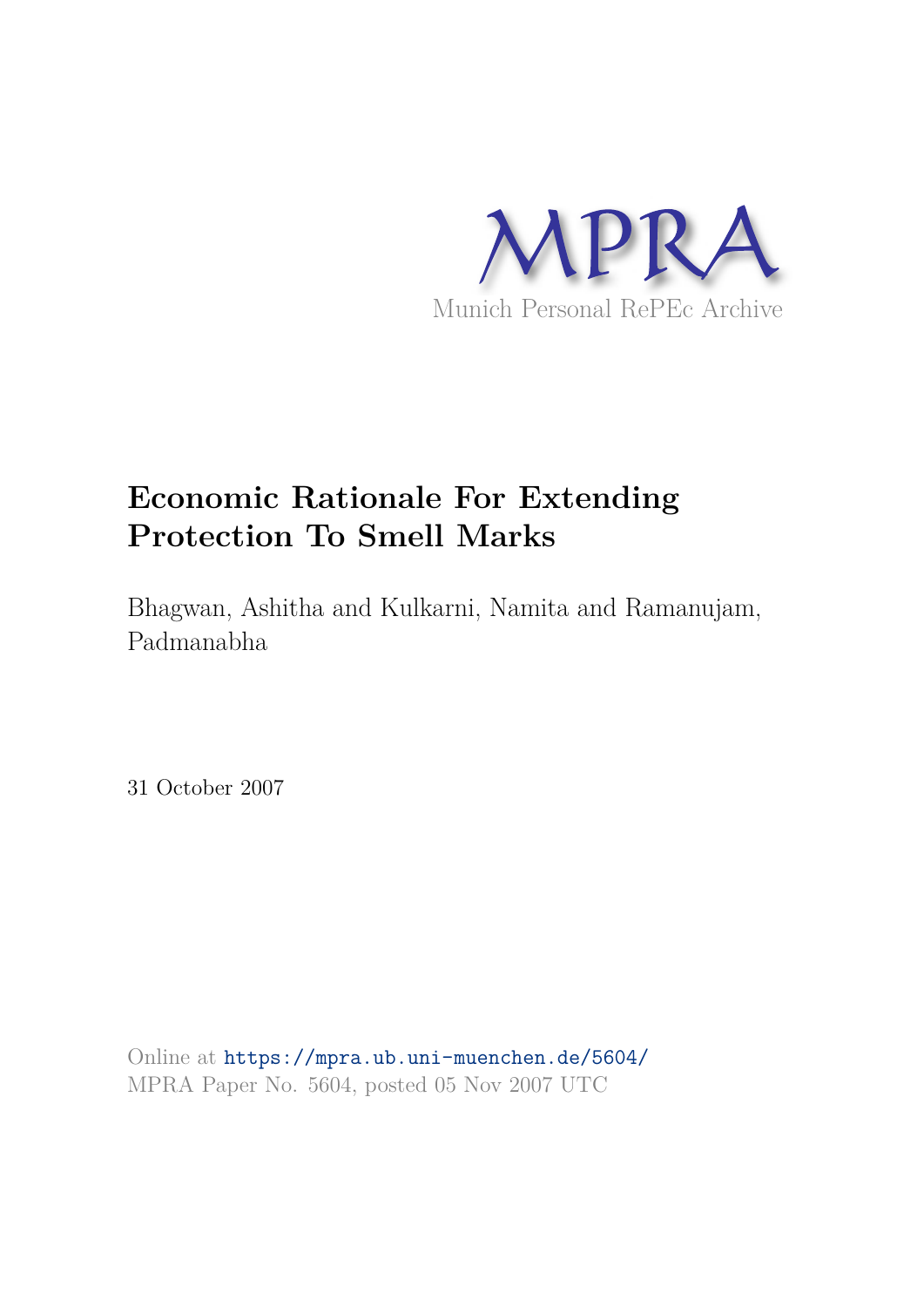# **ECONOMIC RATIONALE FOR EXTENDING PROTECTION TO SMELL MARKS**

**Ashitha Bhagwan\*, Namita Kulkarni\*\* and Ramanujam Padmanabha\*\*\***

## **ABSTRACT:**

In the traditional view of trademark law, a trademark serves its brand-identifying function. Consequently, marks which consumers actually use to identify the source of a product were allowed protection. James Hawes was the first commentator to assert that product scent merits trademark protection. This paper presents a study which discusses the appropriateness of trademark protection for fragrances. It is also argued that there exists some economic justification for allowing new forms of non-standard marks and in particular smell marks.

*Key words: smell marks, fragrances and non-standard marks* 

\* The author is a master's student (LL.M) at the New York University School of Law specializing in Corporations Law;\*\* The author has graduated from University Law College, Bangalore University and also owns a specialized diploma program (PGDIPR) from NLSIU; \*\*\* The author is a PhD candidate specializing in Intellectual Property Rights and Competition law and is currently placed at the Institute of Law and Economics, University of Hamburg.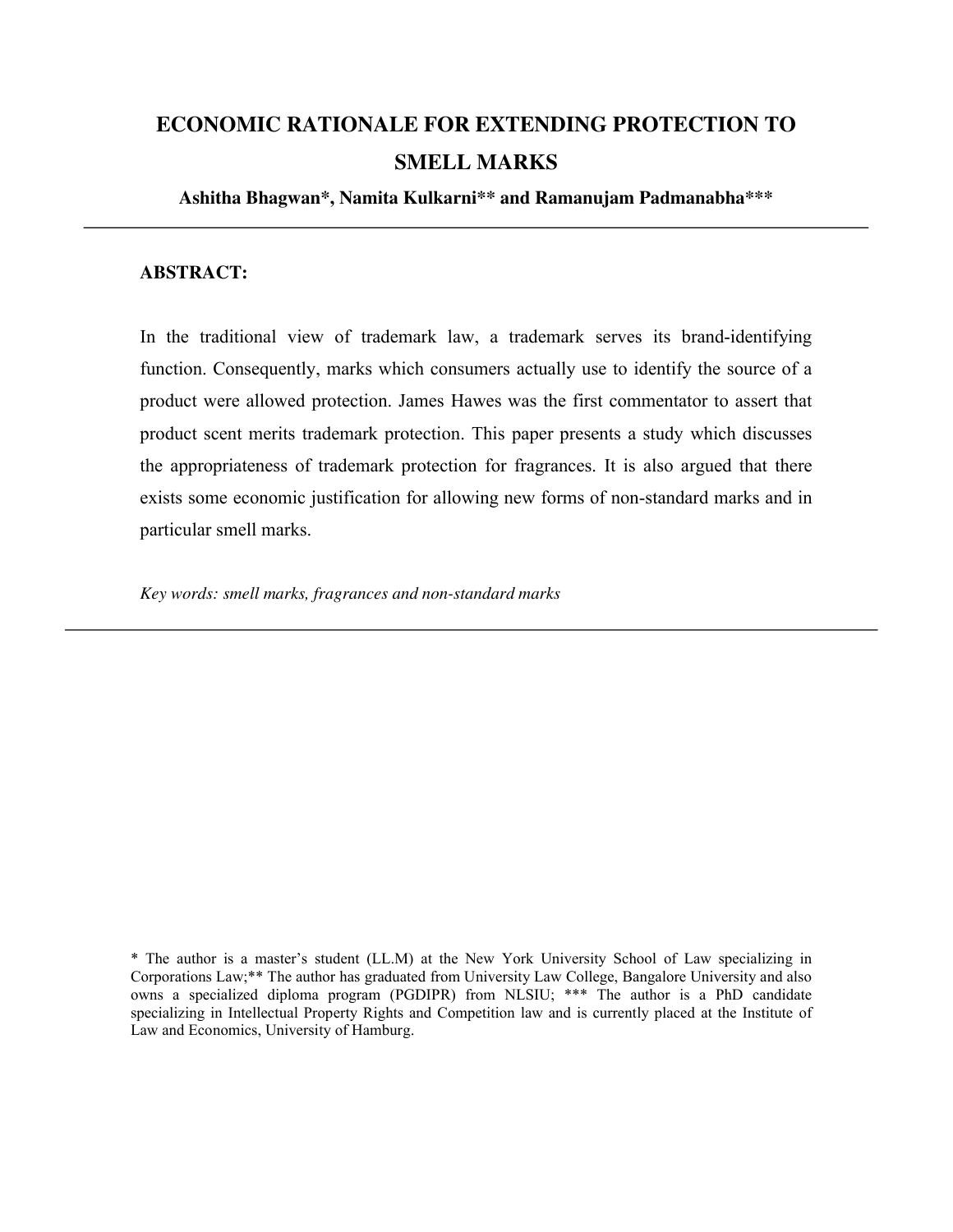#### **I. GENERAL NOTION OF TRADEMARKS**

-

To simplify, a trademark is a word, symbol or other signifier used to distinguish a good or service produced by one firm from the goods and services of other firms. Accordingly Article 15(1) of TRIPS agreement provides that any sign, or combination of signs, capable of distinguishing goods and services from those of others, is eligible for trademark protection. Article 4 of the Community Trademark<sup>1</sup> defines trademark as, 'any sign capable of being represented graphically<sup>2</sup>, which is capable of distinguishing goods and services of one undertaking from those of other undertakings. The United States Law on trademark stems from a collection of laws and regulations<sup>3</sup>, accordingly the term 'trademark' includes any word, name, symbol or device or any combination thereof used by a person, or which a person has bona fide intention to use in commerce to identify and distinguish his or her goods, including a unique product, from those manufactured or sold by others and to indicate the source of the goods, even if that source is unknown.

Thus the common function of the trademark law has been to afford rights to those who use words, names, symbols or devices to identify their goods or services. However in the recent past there have been numerous attempts to extend this trademark protection into unexplored areas which has resulted in disproportionate examination of new concepts in trademark law, the end result being perplexity and commotion. This paper reopens the debate and sets out to inspect the attempts of registering smell as marks and the cachet of

<sup>&</sup>lt;sup>1</sup> The Community Trademark, which covers the entire European Union, is obtained by a single registration procedure filed in by a single office and governed by a uniform law. It currently consists of countries, which include Austria, Belgium, Denmark, Finland, France, Germany, Greece, Ireland, Italy, Luxembourg, the Netherlands, Portugal, Spain, Sweden and the United Kingdom. It is administered by the Office for Harmonization of the Internal Market (OHIM) headquartered in Alicante, Spain; **See,** Catherine Seville, *"Trademark Law: The Community's thinking widens and deepens",* 53 ICLQ 1013.

 $2$  An application for the registration of a trademark will be rejected if the trademark cannot be graphically represented. This essentially means that the mark must be capable of being represented or described in some way on paper. Thus, for the purposes of registration, trademarks must be represented in a form that can be recorded and published; **See** Bruce Clarke and Steve Kapnoullas*, "The New Forms of Registrable Marks: Market Uptake in the first five years",* Deakin L. Rev 2001 (6) 70*.*

<sup>&</sup>lt;sup>3</sup> Federal Trademark Law [15 U.S.C. §§ 1051-1127 (1994)] and Lanham Trademark Act of 1946 [15 .S.C.  $§ 1052(e), f]$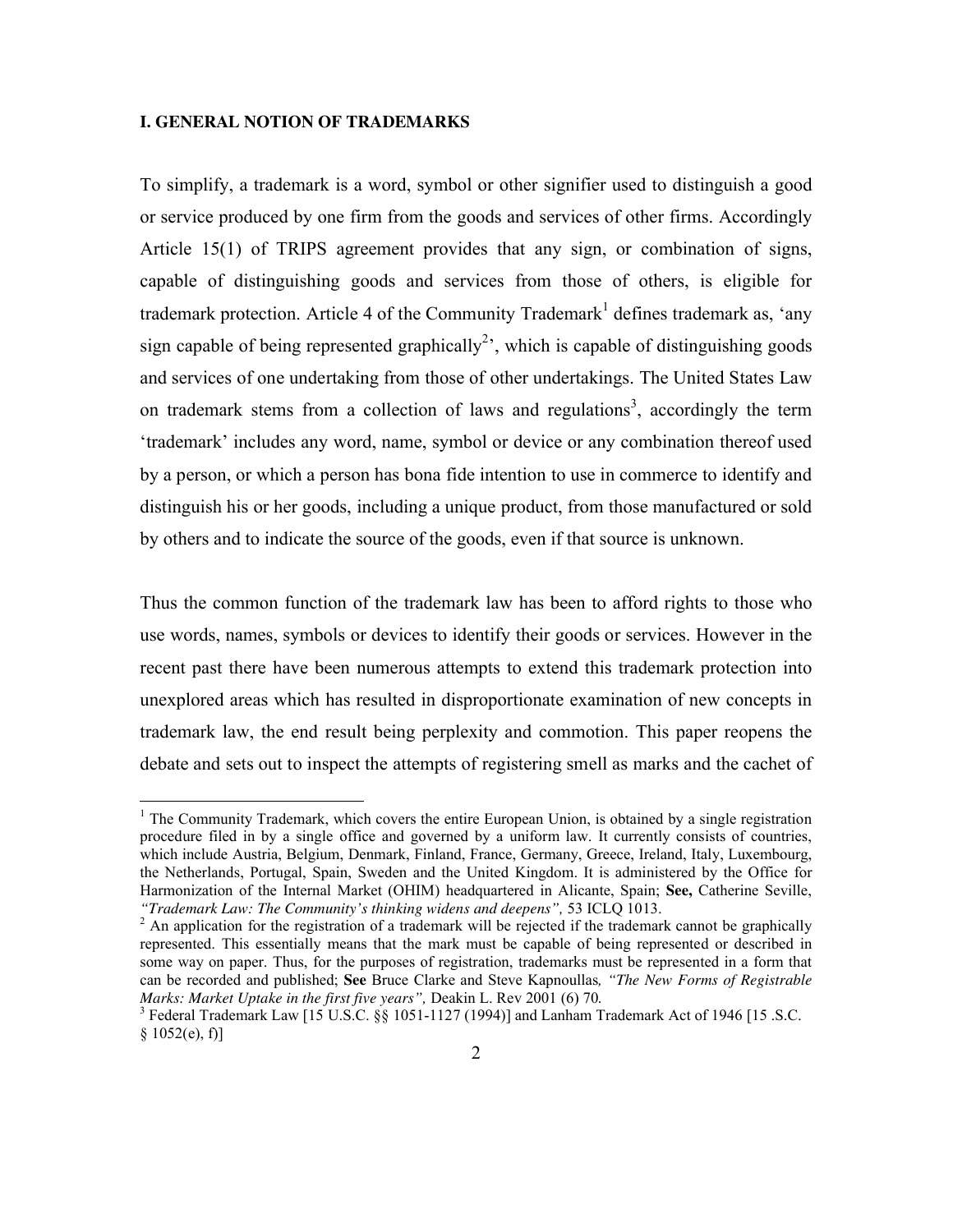such registrations. For the sake of succinctness we have considered the position of smell marks in United States, Europe, United Kingdom and Australia for carrying out this discussion. It is accordingly argued that only when one considers the economic justification of trademarks the desirability of registering smell as marks can be completely appreciated.

#### **II. ECONOMIC FUNCTIONS OF TRADEMARKS**

The history of legal protection of trademarks indicates that the courts, at the behest of the traders, protected the signs or marks as trademarks as an indication of source, and thus ruled that if another trader were allowed to use the same sign, this would allow a fraud to be committed on public.<sup>4</sup> Furthermore the Courts of Chancery also ruled that if a trader had already used a mark, the deliberate use of the same mark by another would amount to a form of deceit.<sup>5</sup> Even the action of passing off was used to protect a trader who had developed a reputation or goodwill through use of a particular sign or symbol.<sup>6</sup>

To understand and appreciate the economic functions of trademark let's assume a scenario where there is no protection of trademarks or brand name. Accordingly failure to enforce trademarks would impose two distinct costs, one in the market for trademarked goods and the other in the distinct and unconventional market for languages.<sup>7</sup> For example let's consider that Levis brand had no name, then to order this brand in a shopping mall, one may have to ask for "the denim made by Levis". This takes longer to say and requires you to remember more about the goods. The problem would be even

 4 **See**, Linoel Bently and Brad Sherman, Intellectual Property Law (New York: Oxford University Press, 2001)

<sup>5</sup> Faulder v. Rushton (1903) 20 RPC 477

<sup>6</sup> Great Tower v. Langford (1888) 5 RPC 273

<sup>7</sup> Jean Praniskas argues that benefits of trademark protection derives from the incentives that such protection creates to invest resources not in maintaining quality but also in inventing new words. These benefits however are small and not very important for our study; **See** Jean Praniskas, *"Trade Name Creation: Processes and Patterns"* J. Econ. 101 (1968*)*; **See also** Jacon Marschack*, "Economics of Language",* 10 Behavioral Science 135 (1984).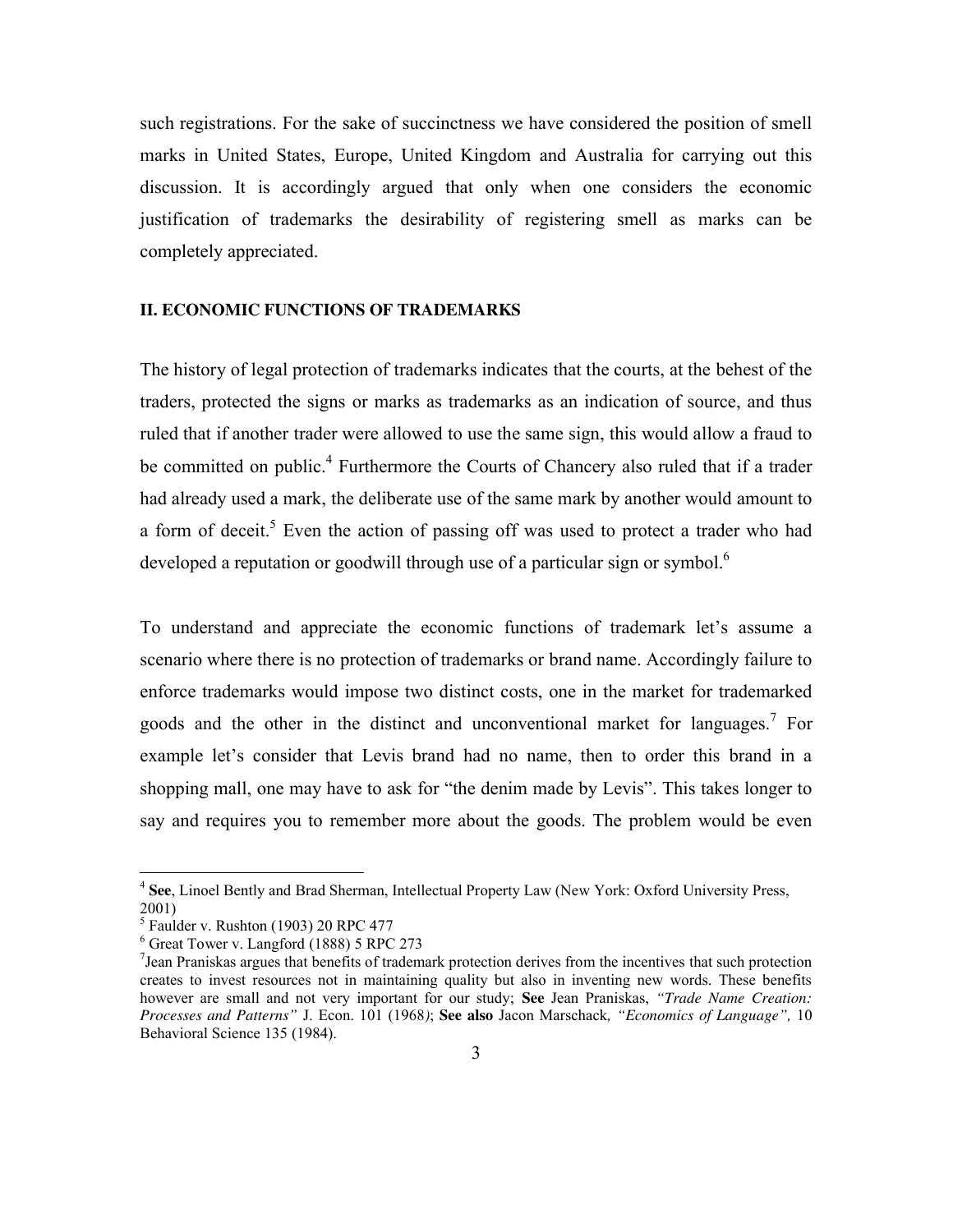more serious if Levis made more than one brand of denim. Rather than investigating the attributes of all goods to determine which one is brand Levis or equivalent to Levis, the consumer may find it less costly to search by identifying the relevant trademark and purchasing the corresponding brand. In short, a trademark conveys information that enables the consumer to identify the source of goods. The information produced by trademark is of two sorts. One is information that enables the consumer to identify the source of goods (by enabling to identify the source of goods the trademark reduces the search cost by lowering the cost of selecting goods on the basis of past experience or the recommendation of other consumers) and the other is the information about the product.<sup>8</sup>

Trademark protection encourages expenditures on quality. A firm's incentive to invest resources (through advertising) in developing and maintaining a strong mark depends on its ability to maintain consistent product quality. In other words trademarks are valuable because they denote consistent quality, and a firm has an incentive to develop trademark only if it is able to maintain consistent quality.<sup>9</sup> What happens when the brands quality becomes inconsistent is the consumers will learn that the trademark does not enable them to relate their past to future consumption experiences and the branded product will be like a good without trademark and accordingly the fixed cost of the company will increase in developing and maintaining the trademark without lowering the search cost.<sup>10</sup> The value of the trademark can be interconnected with the savings in the search cost made possible by the information or reputation that the trademark conveys.<sup>11</sup> Once the reputation is created the firm will obtain greater profits because repeated purchases will generate higher sales and consumers will be willing to pay higher prices for lower search costs and greater assurance of consistent quality.<sup>12</sup> The enforcement of the trademark becomes

 $8$  Ibid.

<sup>9</sup> **See**, Carl Shapiro*, "Premiums for High Quality Products as Returns to Reputations",* Q.J. Econ. 659 98 (1983)

<sup>10</sup> **See**, William M. Landes and Richard A. Posener, *"Trademark law: An Economic Perspective",* Journal of Law and Economics 1987 (30) 265

 $11$  Ibid

 $12$  Ibid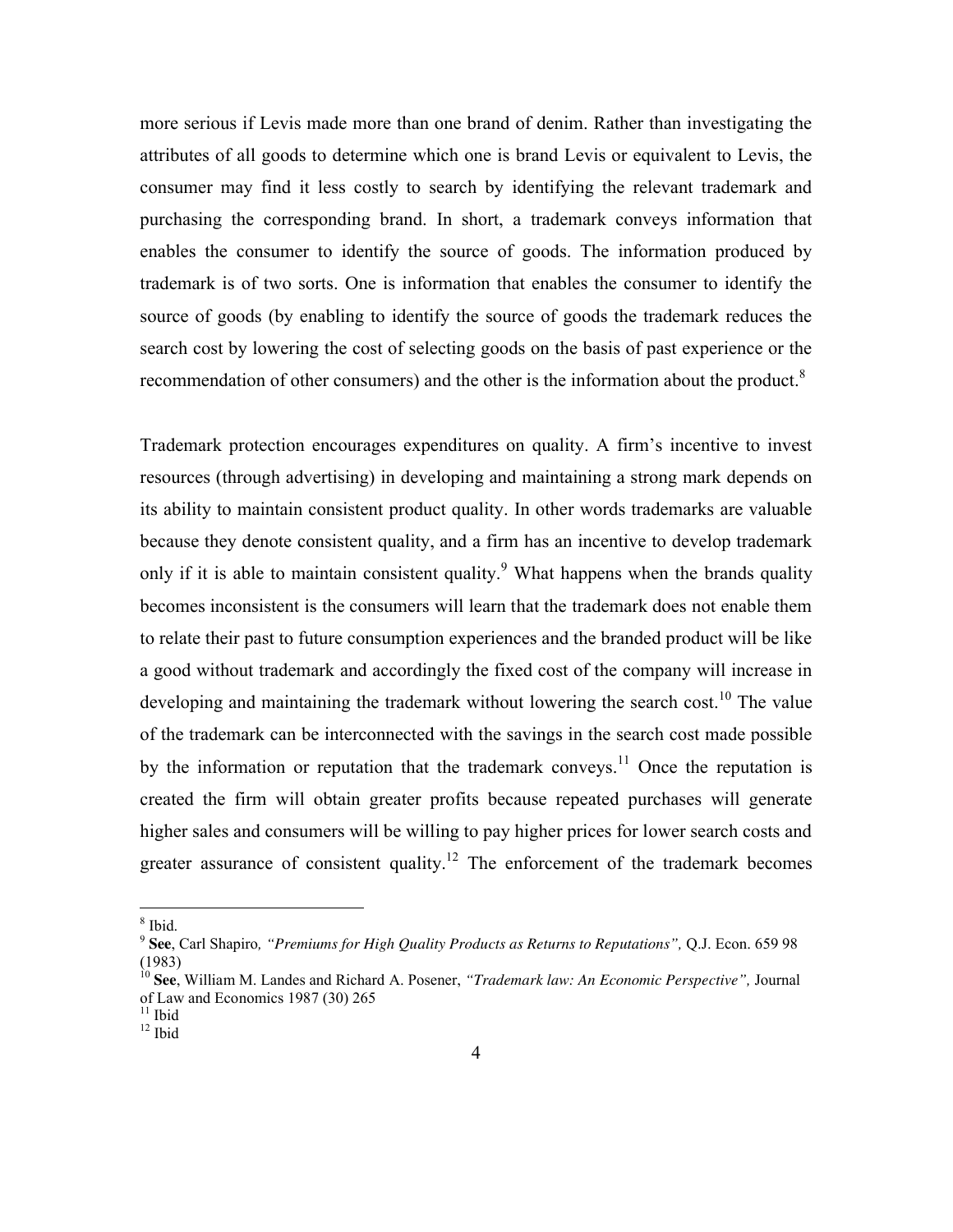highly important since the cost of duplicating someone else's mark is rather low and the incentive to incur this cost of duplicating in the absence of legal protection gets greater with well established trademarks. If the law does not prevent free riding it will destroy the information capital and accordingly eliminate incentive to develop a valuable trademark.

Thus the rationale for protecting trademarks can be accordingly concluded by the words of Schechter<sup>13</sup> and Gielen<sup>14</sup>. Schechter showed in his seminal work that trademarks in addition to its indication of origin function perform the most important functions of product differentiation (to identify products and distinguish then from good or services sold by others), guarantee function (to guarantee that all producers bearing a certain trademark are of an equally satisfactory level of quality) and advertising function (to promote good and services).<sup>15</sup> Gielen, in his work summarizes that the character of a trademark changed from rational and physical to emotional and psychological. According to him the modern approach is that trademark functions as a means of identification and communication, in other words, trademark is a messenger.<sup>16</sup>

# **III. NON-STANDARD MARKS**

Over the past few decades it is established that the world is moving away from the 'industrial driven economy' to 'people driven economy' and as a result consumers are put in the seat of power. This has forced the traders and the brand owners to look out for new and stirring ways to make their products more distinctive than those of their competitors. As a result the generally and readily perceived marks such as words, designs, logos, acronyms and slogans, which form part of standard or traditional form of marks, are no longer preferred by brand owners and the desire to register non-standard marks such as

-

<sup>13</sup> **See**, Schechter*, "The Rational Basis of Trademark Protection",* 40 Harv. L. R. 813 (1927)

<sup>14</sup> **See**, Gielen*, "Harmonisation of Trademark Law in Europe: The First Trademark Harmonisation Directive of the European Council",* (1992) E.I.P.R. 263 at 264

<sup>&</sup>lt;sup>15</sup> Supra note 13

 $16$  Supra note 14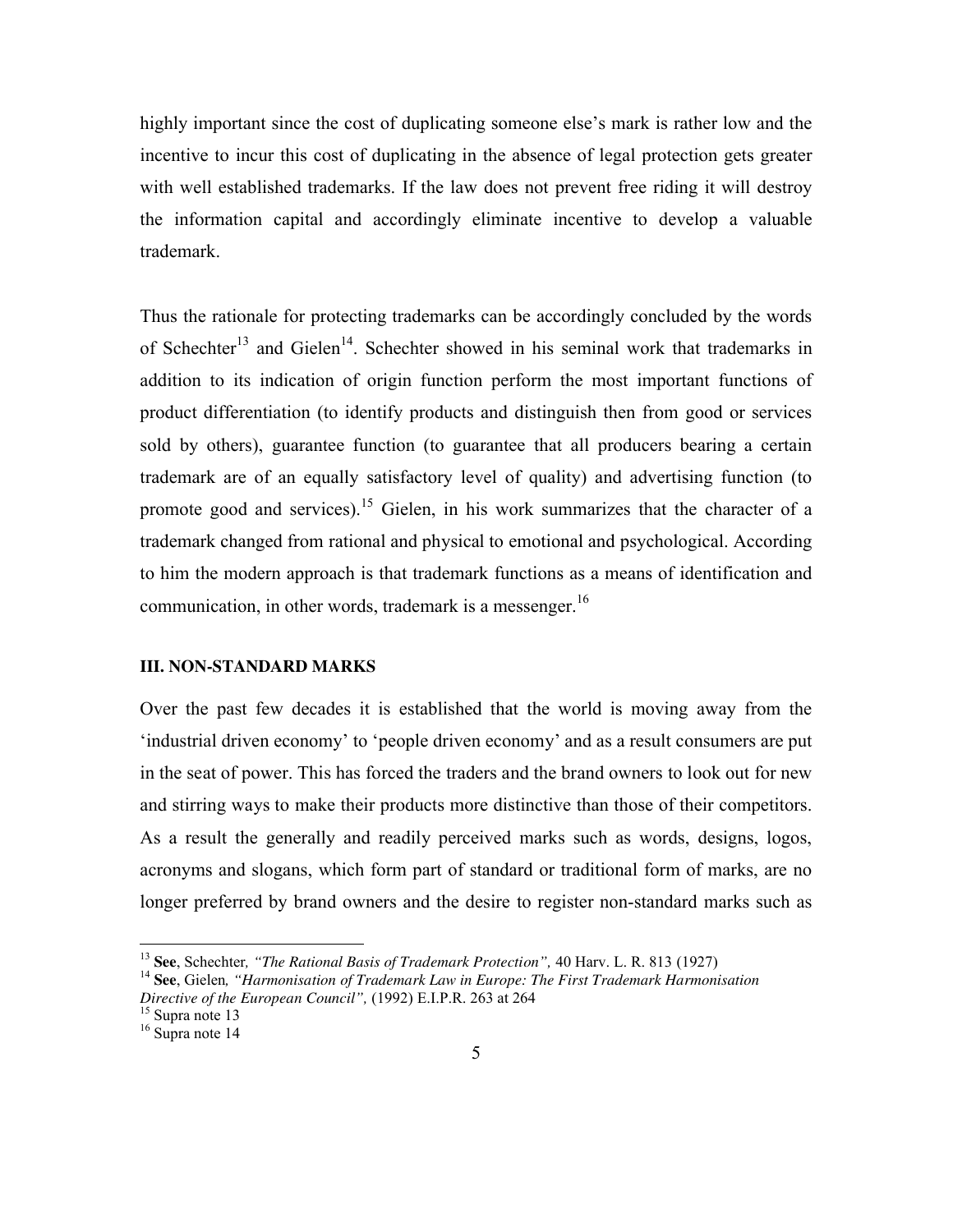shape, colour, taste, smell and sound is noticeably increasing. The new track of marks has brands which go beyond sight and sound to reach consumers through smell, touch and taste. The acceptance of non-standard marks finds immense support in the branding literature<sup>17</sup>. In this section we consider the issue of distinctiveness of non-standard marks with specific regard to smell marks in different countries.

#### **Position of Smell Marks in United States**

 $\overline{a}$ 

1. Development of Trademark Law: In United States the trademark protection is afforded to traders to promote competition, a fundamental idea underlying any capitalist economy. The Trademark Act of 1946 ("Lanham Act") furthers this objective by allowing traders to register marks and defining the rights of the "holder"<sup>18</sup>. The aims of the Lanham Act are to balance and protect the trader's investment in a mark by preventing another company from gaining via "free riding"<sup>19</sup> and accordingly protecting "consumer interests"<sup>20</sup>.

In United States federal registration does not establish trademark rights, the actual or

<sup>&</sup>lt;sup>17</sup> See, Martin Lindstorm, "BRAND Sense: Build Powerful brands through touch, taste, smell, sight and sound (Free Press: New York 2005), If branding wishes to survive another century it will need to change track. More communication in an already overcrowded world simply won't do it.; **See also**, Marc Gobé, Emotional Branding: The New Paradigm for Connecting Brands to People (Allworth Press; New York 2001), Sensory experiences are immediate, powerful, and capable of changing our lives profoundly, but they are not used to their full extent in branding initiatives, given the competition among today's corporations, it is my feeling that no business can afford to neglect the five senses. **See also**, Bernd H. Schmitt, Experiential Marketing: How to Get Customers to Sense, Feel, Think, Act, and Relate to Your Company and Brands (Free Press: New York 1999), Sensory marketing can be a powerful strategic and tactical tool for motivating customers directly, for adding value to customers, and for differentiating the product internally and externally.

 $18$  A "holder" of a mark, for the purposes of this comment, stands for any person or business who holds the registration of a trademark for a good or service

<sup>19</sup> **See**, Robert Unikel, "*Better By Design: The Availability of Trade Dress Protection for Product Design and the Demise of Aesthetic Functionality*", 85 TMR. 312, 334 (1995)

<sup>20</sup> **See,** William M. Landes & Richard A. Posner, "*Trademark Law: An Economic Perspective"*, 30 J.L. & ECON. 265, 268-70 (1987), "A trademark permits consumers quickly to identify a particular product, assures them of that product's source, and provides them with some indication of the product's expected quality, either because they have purchased the product previously, have heard about or had experience with the producer, or have been exposed to advertising for the product"; **See also**, Daniel J. Gifford, "*The Interplay of Product Definition, Design and Trade Dress*", 75 MINN. L. REV. 769 (1991), the trademark protection assures consumers of their reasonable expectations regarding quality of an item from a particular source.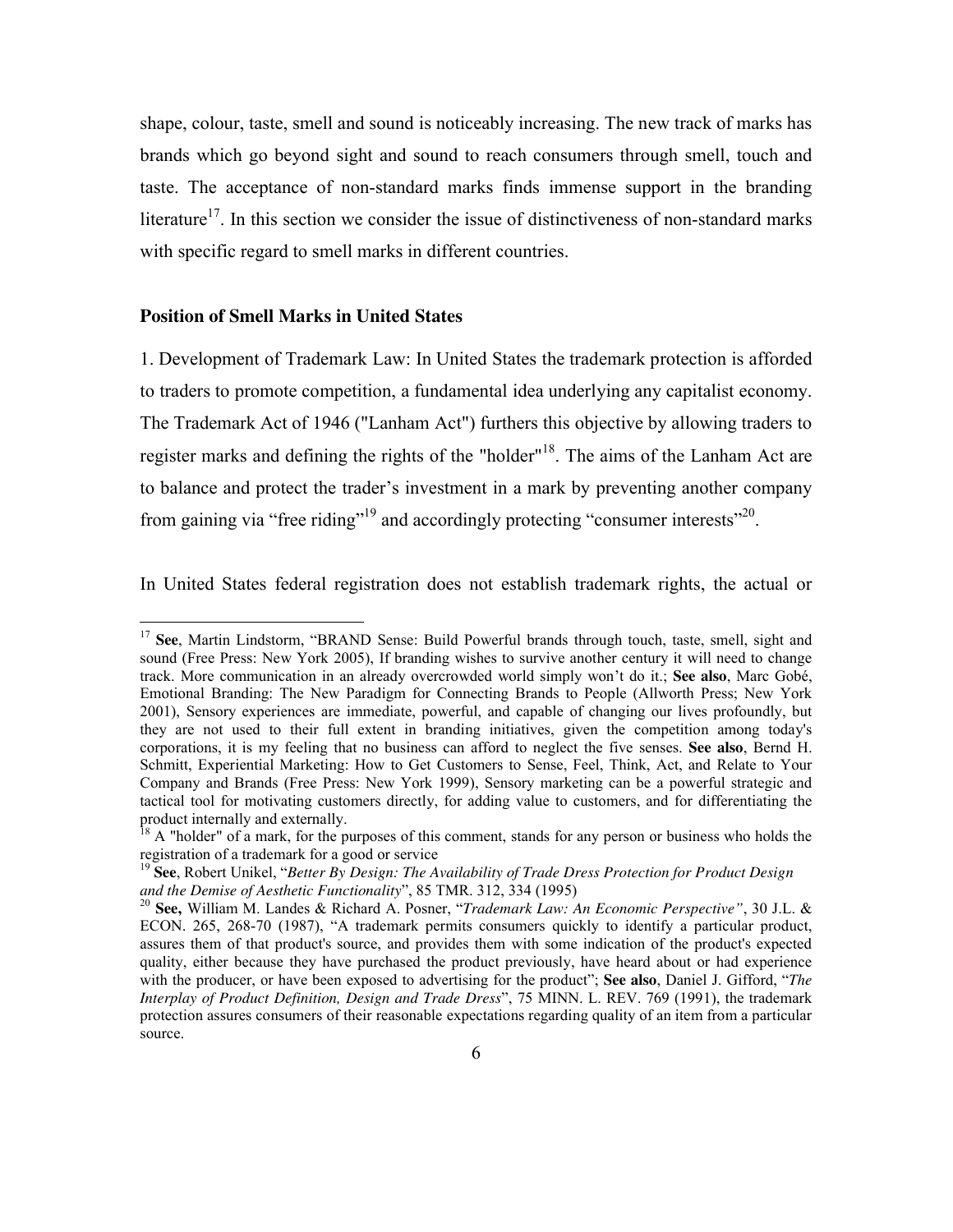constructive use<sup>21</sup> of the mark in commerce triggers federal protection. Thus, trademark rights are created by use and registration is not necessary to create rights. Therefore, rights may exist in both registered and unregistered marks. While rights exist in unregistered marks, the system of federal registration arises from the Lanham Act.<sup>22</sup> which derives its legitimacy from the Commerce Clause of the Constitution.<sup>23</sup>

The Lanham Act codifies United States trademark law. It grants national protection for trademarks in a single statute.<sup>24</sup> Its purpose is to eliminate judicial obscurity, to simplify registration and to make it stronger and more liberal, to dispense with mere technical prohibitions and arbitrary provisions, to make procedure simple, and relief against infringement prompt and effective.<sup>25</sup> In *Park 'N Fly, Inc. v. Dollar Park & Fly, Inc.*<sup>26</sup> the court in discussing how incontestability provisions further the purposes of trademark law ruled that trade-marks encourage the maintenance of quality by securing to the producer the benefit of the good reputation which excellence creates. To protect trade-marks,

<sup>22</sup> Section 43(a) of Lanham Act provides as follows:

-

<sup>21</sup> **See**, *In re Int'l Flavors & Fragrances*, 183 F.3d 1361, 1366 (Fed. Cir. 1999) (noting that the federal registration of a trademark does not create an exclusive property right in the mark. The owner of the mark already has the property right established by prior use)

<sup>(</sup>a) Civil action

<sup>(1)</sup> Any person who, on or in connection with any goods or services, or any container for goods, uses in commerce any word, term, name, symbol, or device, or any combination thereof, or any false designation of origin, false or misleading description of fact, or false or misleading representation of fact, which,

<sup>(</sup>A) is likely to cause confusion, or to cause mistake, or to deceive as to the affiliation, connection, or association of such person with another person, or as to the origin, sponsorship, or approval of his or her goods, services, or commercial activities by another person, or

<sup>(</sup>B) in commercial advertising or promotion, misrepresents the nature, characteristics, qualities, or geographic origin of his or her or another person's goods, services, or commercial activities, shall be liable in a civil action by any person who believes that he or she is or is likely to be damaged by such act.

<sup>23</sup> **See**, Kenneth L. Port, *The Illegitimacy of Trademark Incontestability*, 26 IND. L. REV. 519, 526-27 (1993)

 $24$  In the United States, there is a dual system of trademark law. Trademark rights can be granted at the state and federal levels. Federal registration under the Lanham Act provides national protection, whereas state registration provides rights and protection only within the geographic territory of the state.

<sup>25</sup> **See** [*Bongrain Int'l Corp. v. Delice de France, Inc., 811 F.2d 1479, 1485 (Fed. Cir. 1987)*], it was observed that in passing the Lanham Act, Congress sought to encourage the presence of as many trademarks as possible on the register so that they would be available for search purposes. <sup>26</sup> 469 U.S. 189, 198 (1985)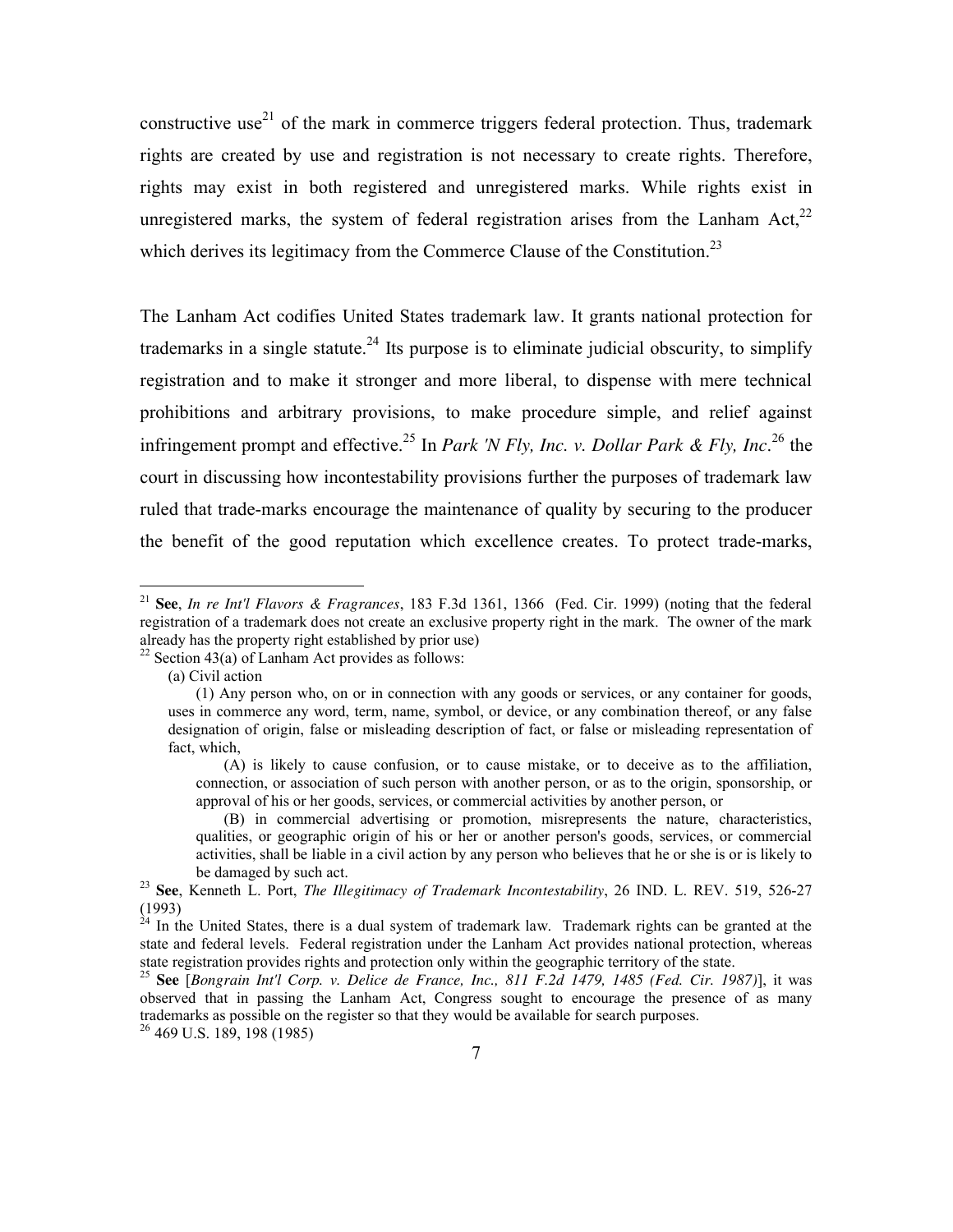therefore, is to protect the public from deceit, to foster fair competition, and to secure to the business community the advantages of reputation and good will by preventing their diversion from those who have created them to those who have not.<sup>27</sup>

The federal statute defines "trademark" to include any word, name, symbol, or device, or any combination thereof - (1) used by a person, or (2) which a person has a bona fide intention to use in commerce and applies to register on the principal register established by this chapter, to identify and distinguish his or her goods, including a unique product, from those manufactured or sold by others and to indicate the source of the goods, even if that source is unknown.<sup>28</sup> The term trade dress, which trademark law also protects, traditionally denotes the total image of a product. In *Two Pesos, Inc. v. Taco Cabana, Inc*<sup>29</sup>, the Supreme Court relied on the following definition, "trade dress includes features" such as size, shape, color or color combinations, texture, graphics, or even particular sales techniques". It is a well settled position of law that trade dress is eligible for federal registration if it meets the "federal standards of trademark or service mark protection" and identifies or distinguishes a product or service.<sup>30</sup> Accordingly McCarthy<sup>31</sup> gives some examples of color as protectable trade dress such as the green-gold color protected in Qualitex, the color and appearance of a restaurant, colored bands on an athletic shoe, and the polka-dotted colors used on the background of a container. Sensory marks, which include scent and color marks, are a subset of trade dress.<sup>32</sup>

2. Smell or Olfactory Marks: The United States trademark system poses no theoretical nor practical bar, to the registration of scents, as long as the scent is distinctive and not an

<u>.</u>

<sup>27</sup> **See**, Anne Hiaring, Basic Principles of Trademark Law, in Understanding Basic Trademark Law 2004, at 11-12 (PLI Patent, Copyrights, Trademarks, & Literary Prop. Course Handbook Series, 2004)

 $^{28}$  15 U.S.C. § 1127 (1994).

<sup>29</sup> 505 U.S. 763, 764 n.1, 23 U.S.P.Q.2d (BNA) 1081, 1086 (1992) (quoting *John H. Harland Co. v. Clarke Checks, Inc*., 711 F.2d 966, 980, 219 U.S.P.Q. (BNA) 515, 528 (11th Cir. 1983)

<sup>30</sup> **See**, [*Aromatique, Inc. v. Gold Seal*], 28 F.3d 863, 868, 31 U.S.P.Q.2d 1481, 1483 (8th Cir. 1994) (noting that trade dress is registrable on the PTO's principle register)

<sup>31</sup> **See**, J. Thomas McCarthY, "McCarthy on Trademarks and Unfair Competition" (4th ed. 1997) <sup>32</sup> Supra note 13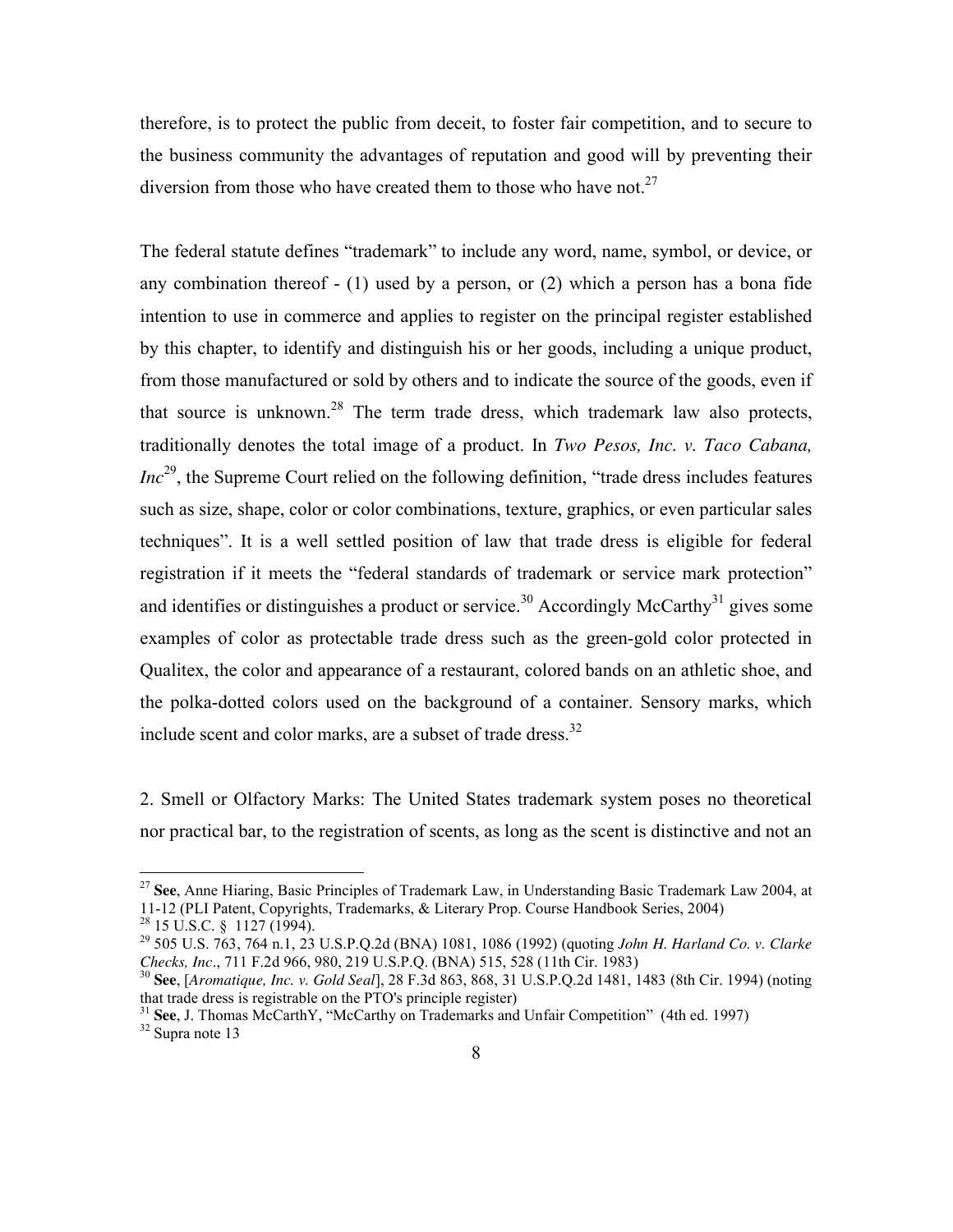inherent attribute or natural characteristic of the goods. The United States Trademark Association Committee, in its review of the Lanham Act, explicitly stated that a scent can fall under the federal definition. The Committee determined that the terms 'symbol, or device' should not be deleted or narrowed to preclude registration of such things as colour, shape, smell, sound, or configuration which functions as a mark.<sup>33</sup>

The Trademark Trial Appeal Board (TTAB) in In Re. Clarke<sup>34</sup> decided that the nonfunctional scents are eligible for federal trademark registaration. The applicant, Celia Clarke, manufactured sewing thread and embroidery yarn. She applied for a mark that she described as "a high impact, fresh, floral fragrance reminiscent of Plumeria blossoms. The Examining Attorney rejected the application on the ground that the mark did not distinguish Clarke's goods from other competitors; that is, the mark did not function as a trademark. Clarke argued that hers was the only scented embroidery yarn, and therefore, was inherently distinctive. The Examining Attorney responded that the scent did not function to indicate origin, rather it was an arbitrary scent to make the product more pleasant. Furthermore, the Examining Attorney noted that Clarke had made no showing that the particular scent indicated origin, nor did Clarke specify a fragrance on the products packaging. $35$ 

Clarke appealed to the TTAB, and the TTAB in a landmark decision, held that there was no reason that a scent could not identify and distinguish certain types of products.<sup>36</sup> Thus, the Board allowed registration of an arbitrary, nonfunctional scent ("high impact, fresh, floral fragrance reminiscent of Plumeria blossoms") for sewing thread and embroidery yarn. The TTAB reasoned that Clarke was the only manufacturer of yarn with a scent; she advertised her yarn with the scent feature, and she had demonstrated that consumers

<sup>&</sup>lt;sup>33</sup> United States Trademark Association Trademark Review Commission Report and Recommendations to USTA President and Board of Directors, 77 TMR 375, 421 (1987)

<sup>34</sup> **See**, In re Clarke, 17 U.S.P.Q.2d 1238, 1239 (T.T.A.B. 1990).

<sup>35</sup> Ibid at 1238

<sup>36</sup> Ibid at 1239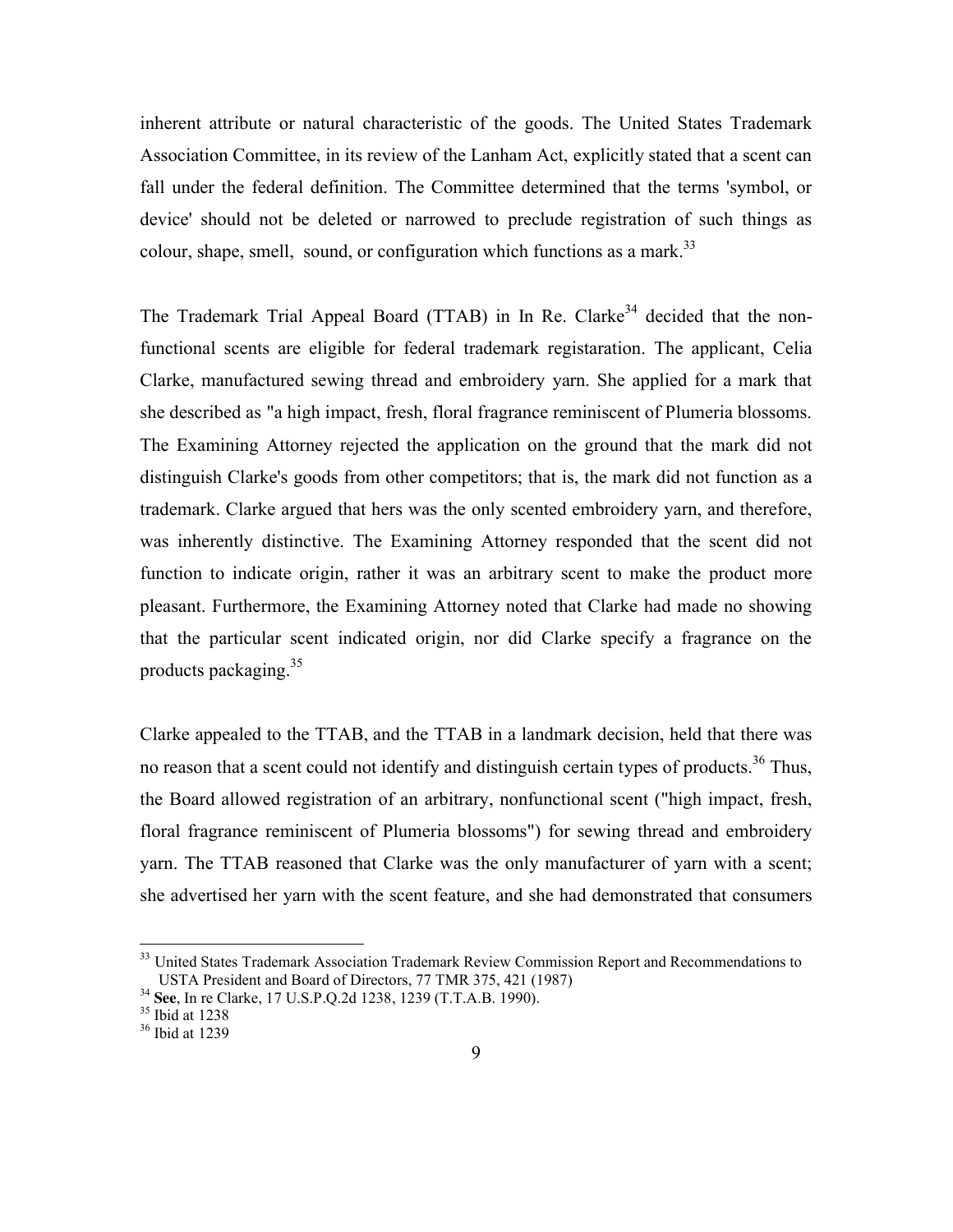recognized the scent as an indicator of origin. $37$  Thus, according to the TTAB, these facts presented a "prima facie case of distinctiveness" for the fragrance mark.<sup>38</sup> In *Qualitex Co. v. Jacobson Prods. Co.*<sup>39</sup> the Supreme Court acknowledging the Board's decision of using fragranceas a mark in Clarke case ruled that, "scent marks can be affixed directly to or infused into the product, like the Plumeria blossom-scented yarn or hypothetical raspberry-scented upholstered furniture, or could even be affixed as a scratch-and-sniff or scented card".

There has been few registration of scent marks following the decision of Clarke's case. For example, one manufacturer has filed an application for a scent mark that consists of a lemon fragrance<sup>40</sup> for use in connection with a toner for digital laser printers, photocopies, microfiche printers, and telecopiers. The unusual relationship of a lemon scent for printer toner places this mark in the unique scent mark category. Arguably, functionality will not hinder this registration because a lemon scent has no necessary relationship to toner and is not required for its commercial success. The United States Patent and Trademark Office (U.S.P.T.O) has recently granted the mark its first extension.<sup>41</sup> The U.S.P.T.O has registered the "cherry scent" for "synthetic lubricants for high performance racing and recreational vehicles<sup>"42</sup>. The same registrant owns two registrations on the Supplemental Register for "lubricants and motor fuels for land vehicles, aircraft, and watercraft": "the grape scent of the goods"<sup>43</sup>and "the strawberry" scent of the goods", 44.

From the above discussion it becomes clear that in United States the modern trademark law has expanded trade dress protection, especially sensory mark protection in recent

 $37$  Ibid at 1239

<sup>38</sup> Ibid at 1240

<sup>39</sup> 514 U.S. 159, 173-74; 34 U.S.P.Q. 2d (BNA)1161, 1167(1995)

 $40$  Serial No.  $-75$ -120036. The mark was filled June 17, 1996 and published February 11, 1997.

 $41$  Ibid.

<sup>42</sup> Reg. No. 2463044

<sup>43</sup> Reg. No. 2568512

<sup>44</sup> Reg. No. 2596156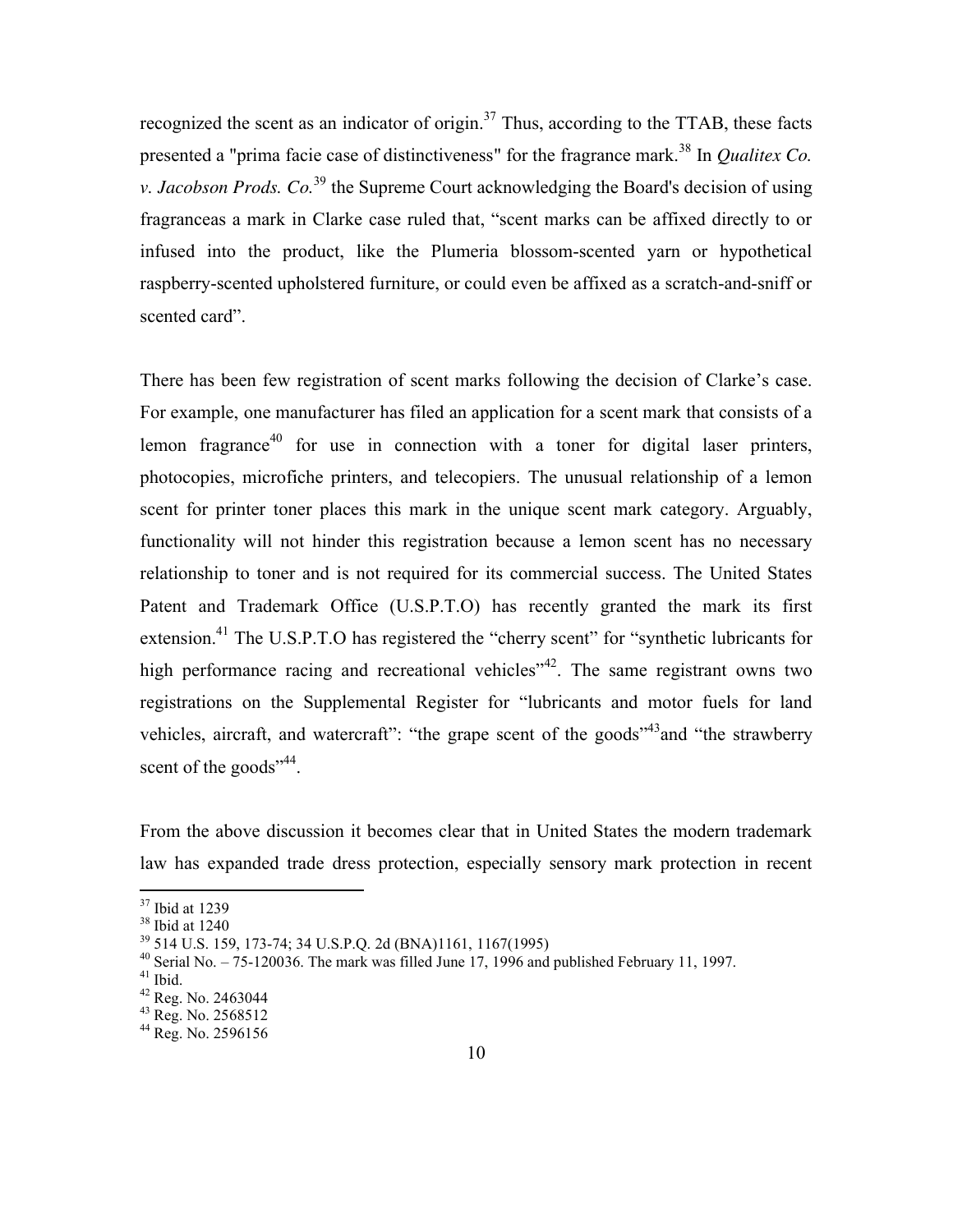years. In light of Clarke and Qualitex ruling it becomes clear that applicants can overcome possible functionality arguments, in both primary and secondary scent applications, by merely proving that the particular scent is not necessary for the function of the product.

#### **Position of Smell Marks in Europe**

<u>.</u>

European trademark law has undergone historic changes<sup>45</sup>, first through the introduction of Harmonisation Directive of  $1989^{46}$  and secondly by adopting the Community Trademark Regulation in 1993<sup>47</sup>. The 1989 directive applies to all marks registered in the national offices for products and services including individual, collective and certification marks.<sup>48</sup> The Community Trademark Regulation which forms the second part of a community trademark integration plan creates a community-wide mark; it offers a unitary system $49$ , which simplifies trademark registration, enabling a mark holder to maintain the mark throughout the European Union through use in a single country. A registration in

<sup>45</sup> **See**, Luis-Alfonso Duran, "*The New European Trademark Law*", 23 Denv. J. Int'L. & pol'y 489, 499 (1995). The European Union adopted the Regulation and Directive in an attempt to harmonize E.U. trademark law and remove internal barriers restricting free trade and competition.

<sup>&</sup>lt;sup>46</sup>First Council Directive 89/104/EEC of 21 Dec. 1988 to Approximate to the Laws of the Member States Relating to Trade Marks, recitation 9, 1989 O.J. (L 40/1) [hereinafter Directive]. The trademark laws of its Member States contained disparities, which impeded, rather than furthered, economic cohesion accordingy the Directive provides "it is fundamental, in order to facilitate the free circulation of goods and services, to ensure that henceforth registered trade marks enjoy the same protection under the legal systems of all the Member States"

<sup>47</sup> **See**, Justin A. Horwitz,"*Conflicting Marks: Embracing the Consequences of the European Community and Its Unitary Trademark Regime*", 18 Ariz. J. Int'l & Comp. Law 245, 261 (2001). "The Regulation sought to create a harmonious development of economic activities and a continuous and balanced expansion by completing an internal market which functions properly and offers conditions which are similar to those obtaining in a national market...[T]o create a market of this kind...barriers to [the] free movement of goods and services [must] be removed and arrangements [must] be instituted which ensure that competition is not distorted. Moreover, variables in each nation's laws make it more difficult for individuals to buy and sell". In the long march of history, we will see the development of intellectual property laws at the global level.

<sup>48</sup> **See**, Eric P.Raciti,"*The Harmonisation of Trademarks in the European Community: The Harmonisation Directive and Community Trademark*", 78 J. Pat. & Trademark Off. Soc'y 51; **See also**, Charles Gielen, "*Harmonisation of Trademark Law in Europe: The First Trademark Harmonisation Directive of the European Council*", 14 (8) E.I.P.R. 262-269 (1992).

<sup>49</sup> **See**, Catherine Seville,"*Trademark Law: The Community's Thinking Widens and Deepens*", 53 ICLQ 1013.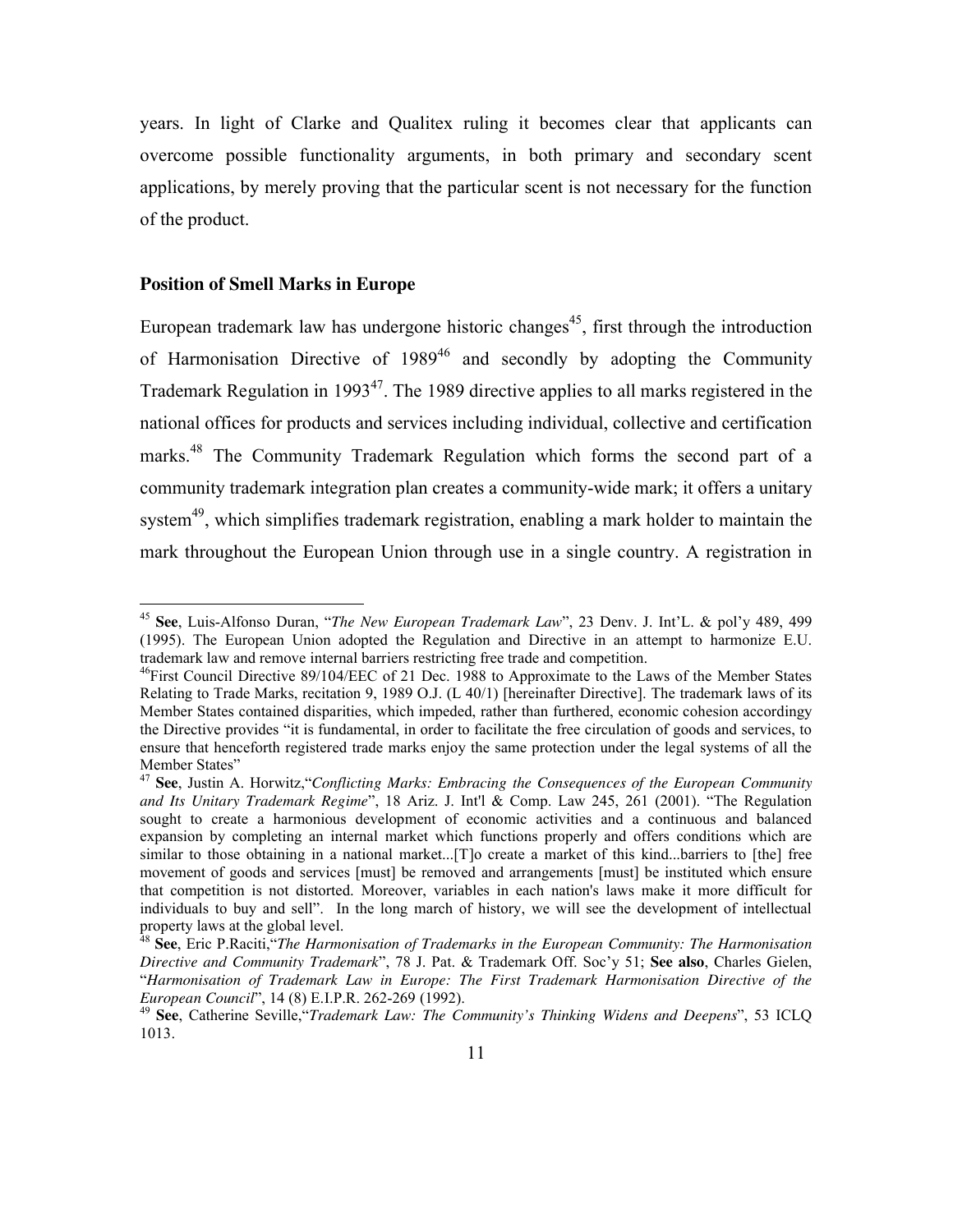one region will affect the registrant's ability to obtain or register trademarks in the entire European Union.<sup>50</sup>

Article 4 of the Regulation defines trademark as, "any sign capable of being represented graphically, particularly words, including personal names, designs, letters, numerals, the shape of goods or of their packaging, provided that such signs are capable of distinguishing the goods or services of one undertaking from those of other undertakings". The explanatory memorandum to the EC Harmonisation Directive also made it plain that a trademark could comprise any sign which performed the basic function of distinguishing the goods and services of one business from those of another.<sup>51</sup> Shortly after the decision of the United States Supreme Court in Qualitex ruling<sup>52</sup>, where in the court adopted a broad view on registration of marks and supported its practices of registering fragrances, the smell of freshly cut grass for tennis balls<sup>53</sup> was registered in the European Union.

Although theoretically, the European trademark permits registration of olfactory marks, in practice, the European trademark registries took the regrssive line in *Sieckmann v. Deutsches Patent-und Markenamt*<sup>54</sup>.The Sieckmann case involved the registration of a "balsamically fruity smell with a slight hint of cinnamon" for services ranging from advertising and education to medical, agricultural, and scientific services. The application included representation of the scent by a chemical formula, a description of the scent, and a sample of the scent. Two questions were referred to the ECJ: (1) whether a mark which cannot be reproduced visibly can nevertheless be reproduced with certain aids, and (2) whether the requirement for graphic representation in Article 2 is met when

-

<sup>50</sup> **See**, Vincent O'Reilly,"*The Community Trademark System: A Brief Introduction and Overview*", 8 Marq. Intell. Prop. L. Rev. 93 (2004)

<sup>51</sup> **See**, Debrett Lyons, "*Sounds, Smells and Signs* ", 16 (12) E.I.P.R. 540-543 (1994)

<sup>52</sup> Supra note 23

<sup>&</sup>lt;sup>53</sup> Venootschap onder Firma Senta Aromatic Marketing's Application [1999] E.T.M.R. 429 (Eur. Comm. Trade Marks Office, Second Board of Appeal).

<sup>54</sup> Case C-273/00, 2003 E.T.M.R. 37.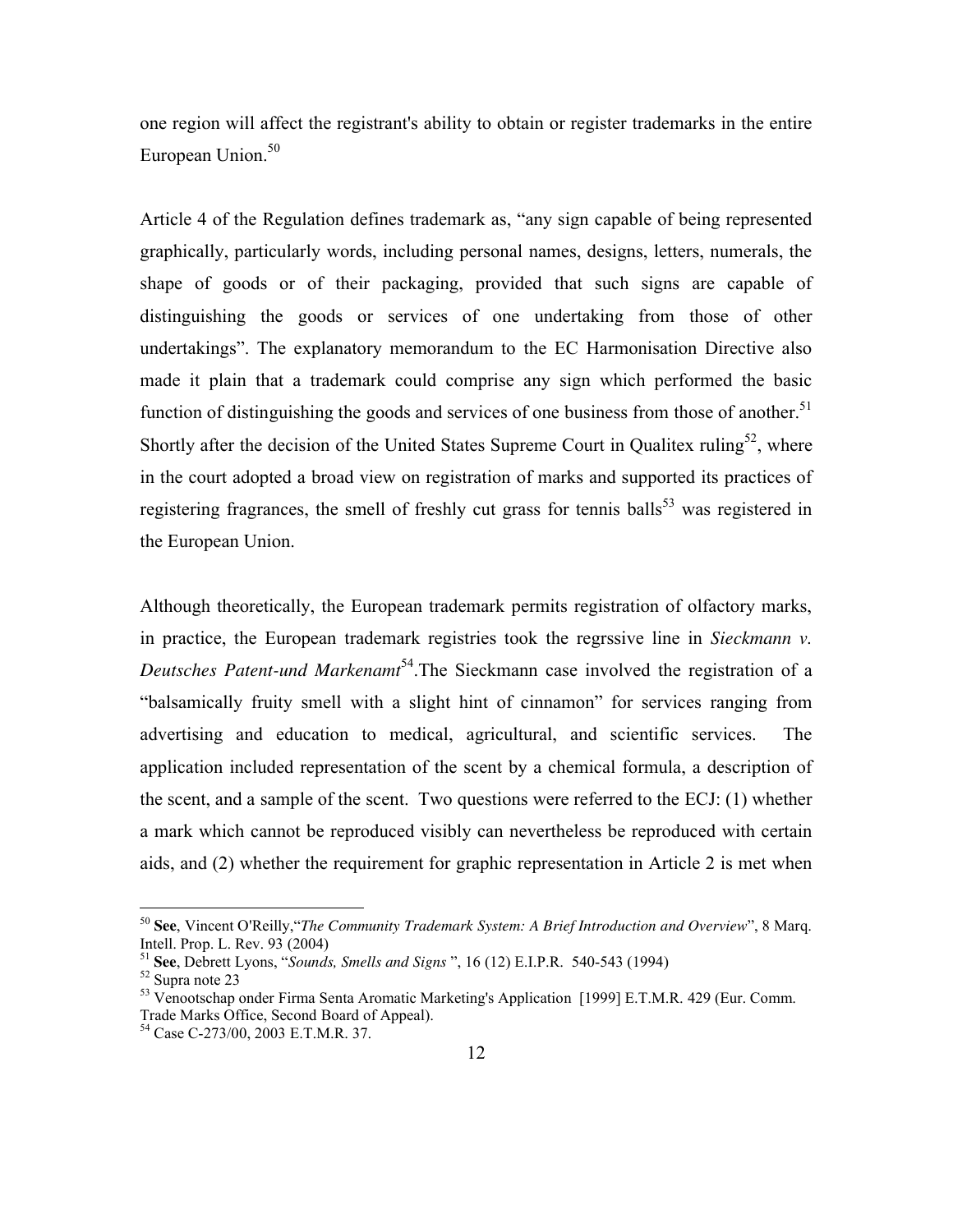an odour is reproduced by (a) a chemical formula, (b) a description, (c) a sample or (d) a combination of these elements.<sup>55</sup>

The Court held that the list of signs in Article 2 of the Trademark Directive is not exhaustive and that the provision does not expressly exclude signs which are not in themselves capable of being perceived visually, such as odours.<sup>56</sup> Instead, Article 2 must be interpreted as meaning that a trade mark may consist of a sign which is not in itself capable of being perceived visually, provided that it can be represented graphically.<sup>57</sup> Turning to the graphic representation requirement the Court held that graphic representation must enable the sign to be represented visually, particularly by means of images, lines or characters, so that it can be precisely identified.<sup>58</sup> In sum, the representation must be clear, precise, self-contained, easily accessible, intelligible, durable and objective.<sup>59</sup> Accordingly the court observed that in the present case the applicant had attempted to describe the sign, a scent, by using a chemical formula. The Court ruled that this did not constitute sufficient representation<sup>60</sup>; Further, the formula did not represent the odour of a substance, but the substance as such.<sup>61</sup>It was further held that none of the means the applicant had used satisfied these criteria. The policy behind this decision was to enable people checking the trade marks register to be clear about what is registered, given the nature of the registry.<sup>62</sup> The [Sieckmann] decision makes it very difficult, if not impossible, to register a smell as a mark, at least until such time as it can be demonstrated that technology exists which can identify smells with sufficient clarity,

<sup>55</sup> **See**, Seiko Hikada and Nicola Tatchell et al., "*A Sign of the Times? A Review of Key Trade Mark Decisions of the European Court of Justice and Their Impact Upon National Trademark Jurisprudence in the EU*", 94 Trademark Rep. 1105 at 1115

<sup>56</sup> In [*Sieckmann v. Deutsches Patent-und Markenamt*] Case C-273/00, 2003 E.T.M.R. 37

 $57$  Ibid at 45

 $58$  Ibid at 46

 $59$  Ibid at 48-54

 $60$  Ibid at 55

 $61$  Ibid at 69

 $62$  Ibid at 73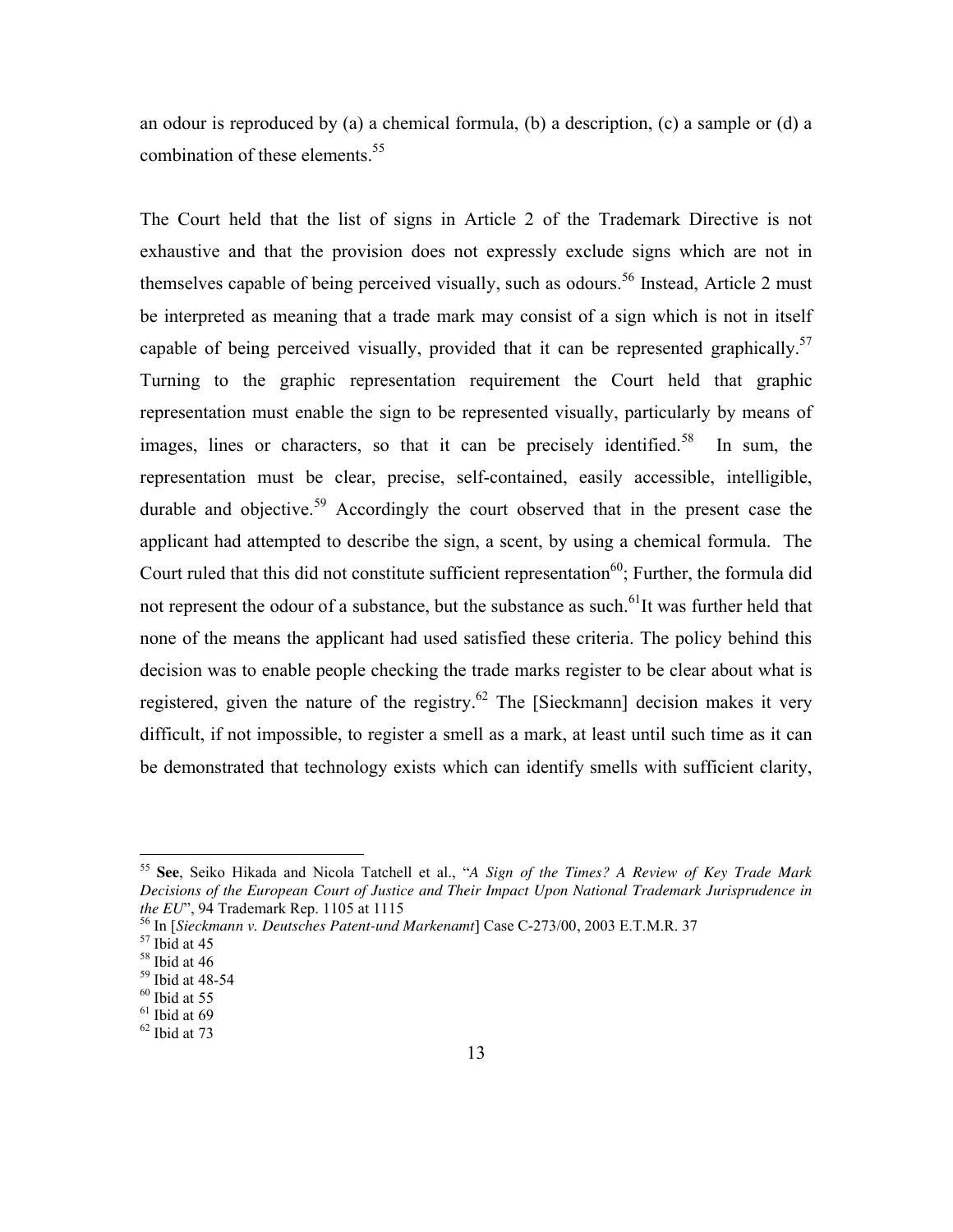precision and objectivity.<sup>63</sup>

Further illustrating the barriers to scent mark registration in the E.U., as well as the E.U.'s arguable opposition to scent mark registrations, the Fourth Board of Appeals recently rejected a scent mark application with a graphic representation consisting of a rectangle with various bands of color resulting from digitized electronic signals emitted from the sense itself.<sup>64</sup> The Board reasoned as follows:

"[T]he coloured matrix filed does not comply with the graphic representation requirements...as it does not allow the relevant public to perceive the identity of the sign or to determine the extent of its protection. It is not sufficient for the sign to be technically capable of reproduction. The [sign] must also be perceived as such by users of the register and it must enable them to obtain the necessary indications in order to be able to interpret this"

The Court's reasoning reveals the European Union's hesitancy to grant property rights in a scent, and arguably illustrates its opposition to the registration of scent marks altogether.<sup>65</sup>

# **Position of Smell Marks in United Kingdom**

 $\overline{a}$ 

The Trademark Act of 1994 broadened the definition of what constitutes a mark and potentially brought the law closer to that of United States. Ever since the functioning of new act, applications to register smells, shapes and sounds as trademarks have been filled. The idea was that human responses can be stimulated by other senses apart from sight.<sup>66</sup> Initially the registry made it clear that it felt that smell marks could be adequately described in words, which was followed by Unicorn Products Limited successfully

<sup>63</sup> **See**, David Vaver, "*Recent Trends In European Trademark Law of Shapes, Senses and Sensation*", 95 Trademark Rep. 895

<sup>64</sup> **See**, Case R 186/2000-4, Institut pour la Protection des Fragrances' Application, 2005 E.T.M.R. 42.

<sup>65</sup> **See,** Melissa E. Roth, "*Something Old, Something New, Something Borrowed, Something Blue: A New Tradition in Non-traditional Trademark Registrations*", 27 Cardozo L. Rev. 457.

<sup>66</sup> **See**, Helen Bruton, "*The UK Trademarks Act 1994: An Invitation to an Olfactory Occasion*", 17 (8) E.I.P.R. 378-384 (1995)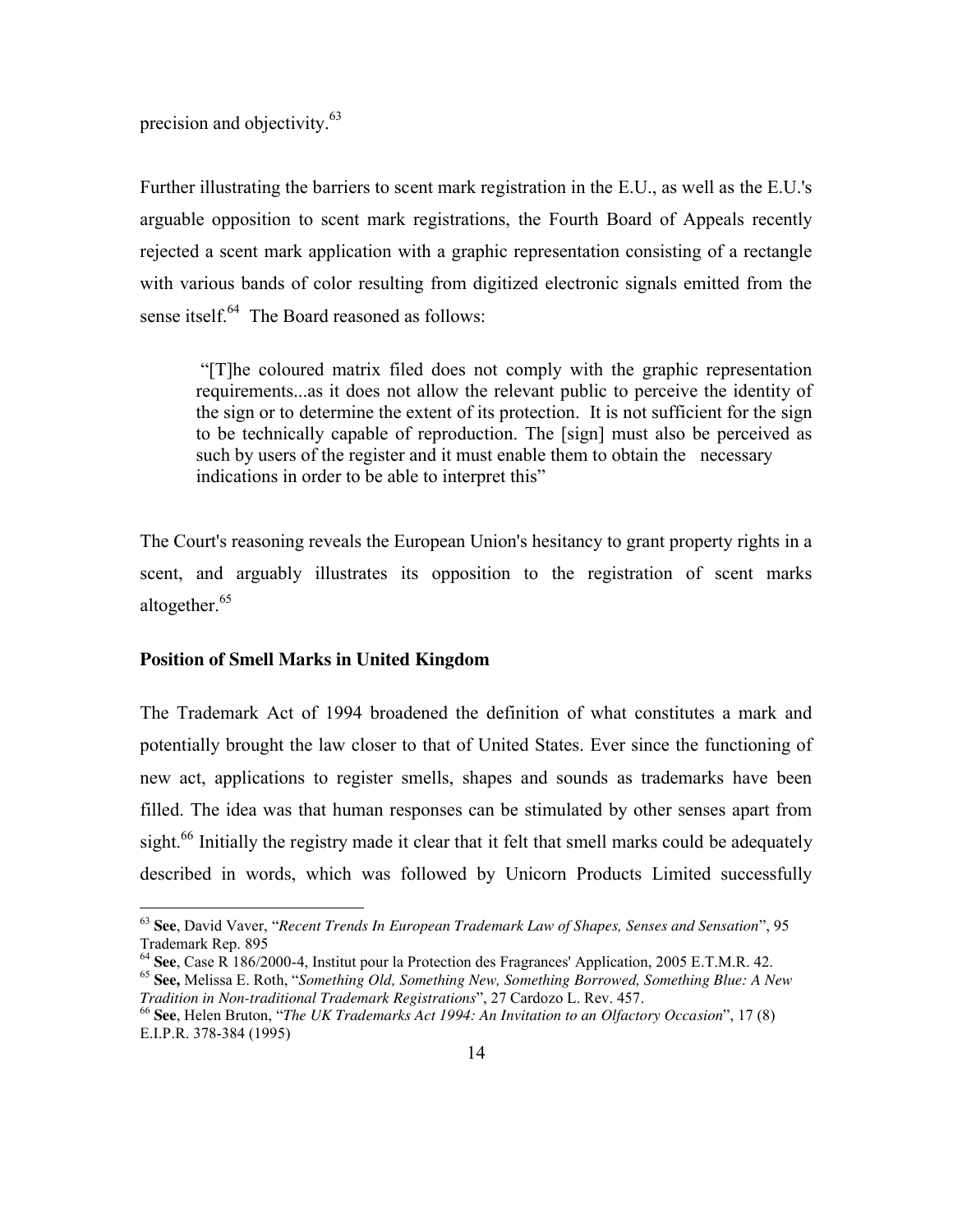registering the smell of bitter beer in respect of flights for darts under the simple description "the mark comprises of the strong smell of bitter beer applied to flights. $67$ 

Since Sieckmann case there has been no pro "smell" mark decision in the United Kingdom, France and Germany<sup>68</sup> or the Benelux Courts. It therefore appears that until a thorough smell classification system, smells will not be registrable. Some granted smell marks do still exist that may now be vulnerable to revocation, such as the smell of roses for tyres in the United Kingdom.

#### **Position of Smell Marks in Australia**

Australia follows the restrictive approach set by European courts. The definition of 'sign' in the 1995 Act specifically recognises that shapes, colours, sounds, and scents can potentially perform the function of trademark. Thus 'the smell of beer applied to flights for darts was accepted in principle for registration in Australia<sup>69</sup>. However, it is very important to note that the Australian courts are also following the Sieckmann test for determining non-standard marks. In other words an application for the registration of a trademark will be rejected if the trademark cannot be represented graphically.<sup>70</sup>

#### **IV. ARGUMENTS FOR AND AGAINST PROTECTING SMELL MARKS**

From the above study it becomes clear that United States and European Union with other countries have formulated different approaches in dealing with smell mark applications. The characteristic features of non-standard marks and the test for distinctiveness, whether inherent or acquired, is still in the process of developing. The standards laid down have been conflicting, and are evolving from a relatively generous approach to the rather

<sup>67</sup> **See**, *Distinctly Peculiar: UK Trademark Trends*, 1999-2000 Managing Intellectual Property at 30.

<sup>&</sup>lt;sup>68</sup> German trade mark practitioners now seem to be taking the approach post-Sieckmann that smell marks are incapable of registration as they are incapable of graphic representation per se. 5 December 2001 (R711/1999-3).

<sup>69</sup> Trade Mark 700019

<sup>70</sup> Section 40 of the Trademark Act of 1995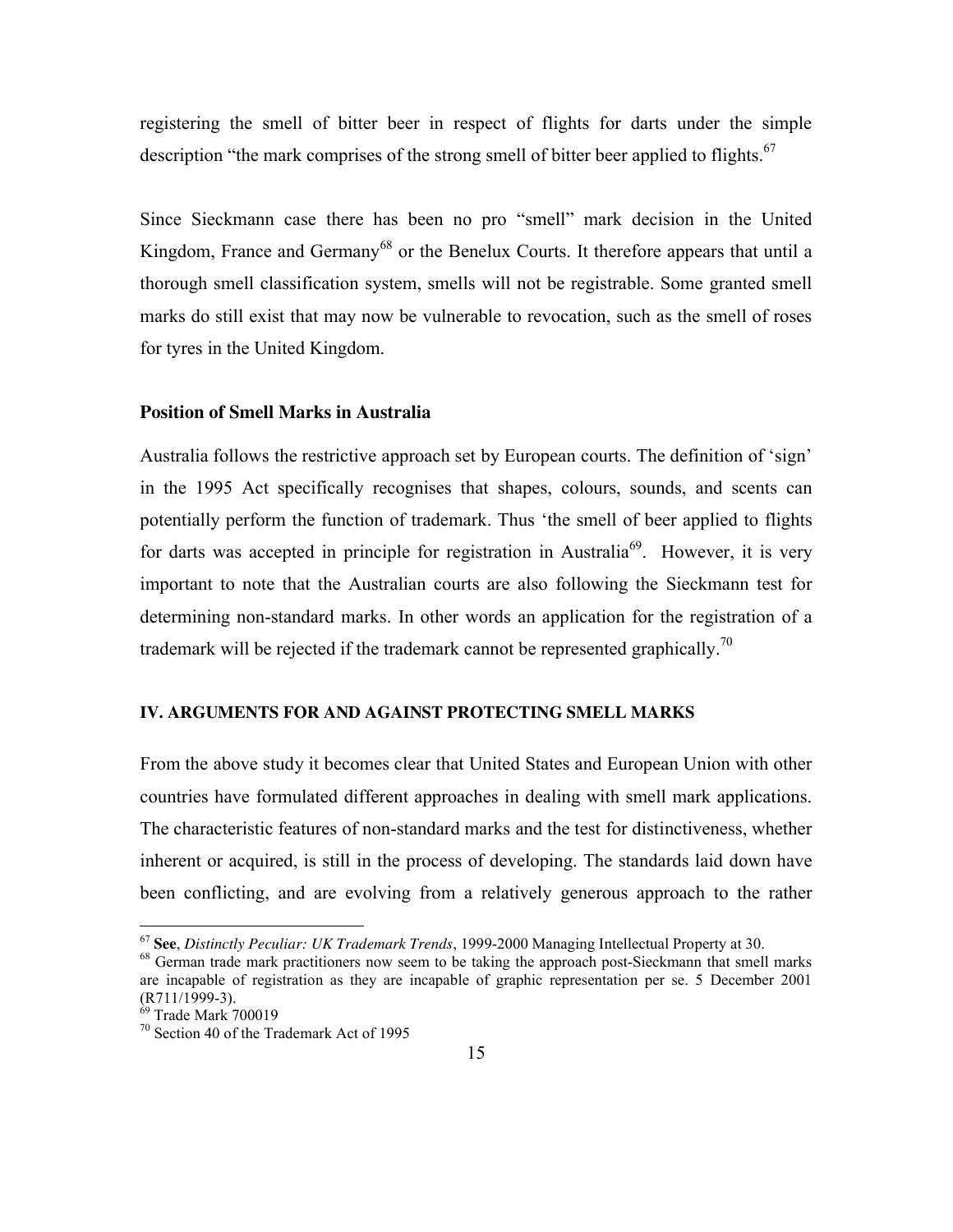protective public interest approach. The Sieckmann criterion has provided the required guidance for handling smell marks in Europe and the Qualitex ruling has accordingly provided the required guidance for handling smell marks in United States. It is far from certain which is the best or the correct position in law.

**Arguments against protecting smell marks:** Bettina  $Elias<sup>71</sup>$  in her scholarly work has laid down two important arguments against affording trademark protection to fragrances. In order for a fragrance to function as a trademark before a sale is made, two conditions must be satisfied. First, consumers must have access to a product's scent before they purchase the product; only if this is true can the scent indicate origin and thereby influence the decision to purchase. If the consumer must wait until the product is put to use at home in order to smell its scent, the opportunity for scent to function as a trademark at the point of sale is lost.<sup>72</sup> Second, the consumer must not only be able to recognize a product's scent as familiar, but he or she must also be able to link the scent with the identity of the product (or manufacturer) on a reliable basis. In her opinion these two conditions will not be met in majority of the cases.<sup>73</sup> From this follows her second argument: even if a product's fragrance functions as an origin-identifier, the manufacturer seeking to protect that mark from infringement must be able to demonstrate that similar scents will create a likelihood of confusion.<sup>74</sup>

Accordingly she also compared fragrance and color marks. It is a fact that fragrance and colours both are composed from a spectrum of primary elements that can be blended into a vast number of combinations. On the other hand, similar fragrance blends, like similar colors can be difficult to distinguish without expert assistance.<sup>75</sup> For these reasons, judicial application of the color depletion and shade confusion theories is likely to

<sup>71</sup> **See**, Bettina Ellias, " *Do Scents Signify Source: An Argument Against Trademark Protection for Fragrances*", 82 Trademark Rep. 475

 $72$  Ibid at 477

 $73$  Ibid at 477

<sup>74</sup> Ibid at 479

<sup>75</sup> Ibid at 479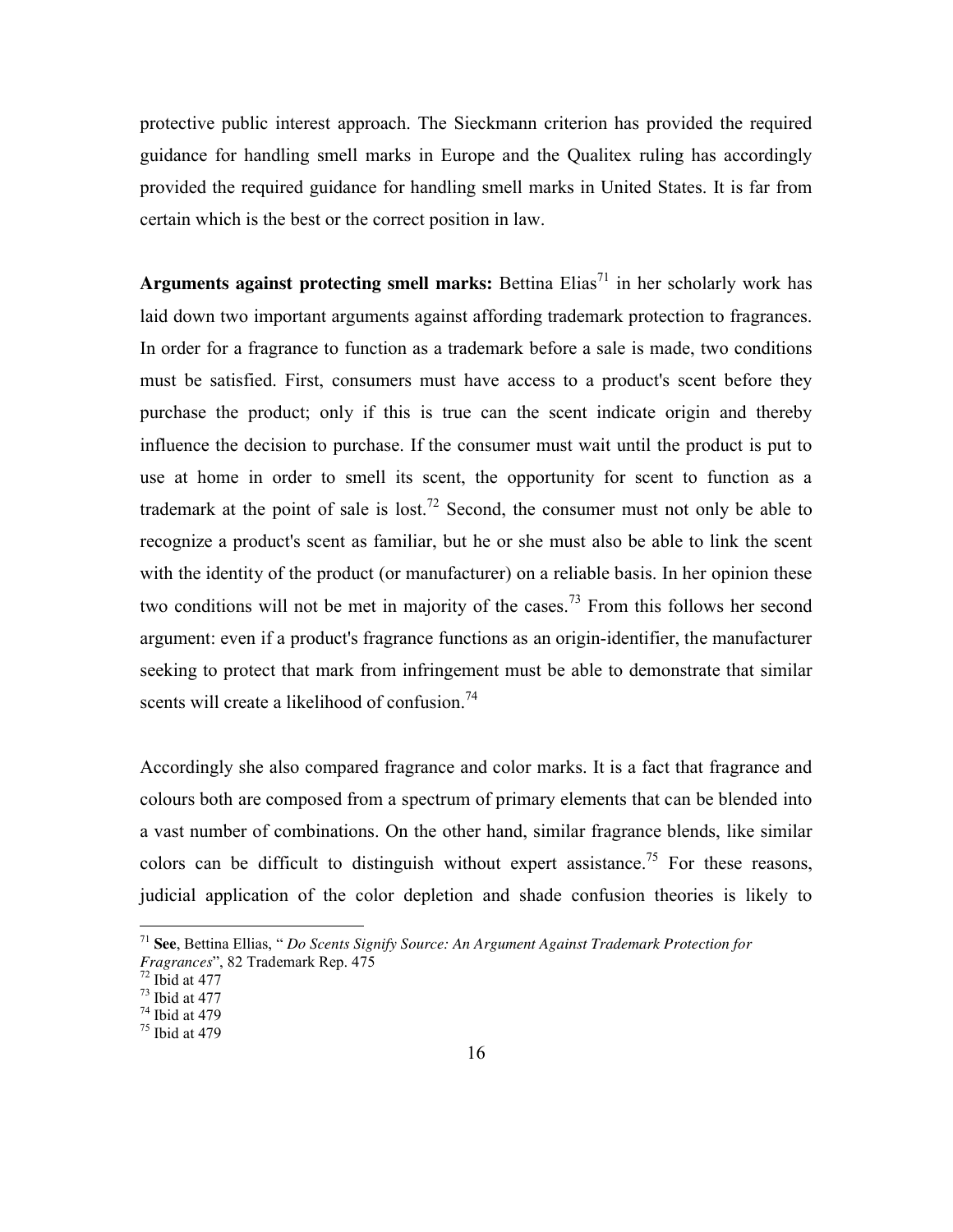parallel possible future treatment of the issues of fragrance depletion and scent confusion. If anything, the practical difficulties in the administration of fragrance marks are likely to prove even more onerous than in the color mark context.<sup>76</sup>

**Arguments for protecting smell marks:** James Hawes a California intellectual property attorney and one of the first commentators on this subject, asserts that product scents merit trademark protection.<sup>77</sup> Hawes observes, that the role of fragrance in many of today's products highlights the function of a product's smell not only to sell but also to distinguish.<sup>78</sup> Further Hammersley<sup>79</sup> in his scholarship explains that a strong relationship exists between scent and human memory, which makes scents effective trademarks. According to him whenever people think they are recalling odors, they are actually thinking of some object associated with an odor.<sup>80</sup> Trygg Engen<sup>81</sup>, a leading researcher in psychophysics, also states that a long-term odor memory can be established with only one exposure and then, like a bad habit, this odor connection is difficult to unlearn and forget. Engen also reveals that once humans have made one association with a scent, it is difficult for them to replace the association with another one.<sup>82</sup> Hammersley also addresses the pratical difficulties by taking a very different approach. Accordingly to him registration of fragrance marks must be differentiated from other types of trademarks. For example, a drawing required for the application of a color mark requires no more of a definition than pink, although there are many variations on the color pink. Accordingly the registrant in Clarke defined her scent as plumeria blossoms, and the applicant for the scented toner defined the scent as lemon. Therefore, a brief description of the scent should satisfy the drawing requirement.<sup>83</sup>

<sup>76</sup> Ibid at 480

<sup>77</sup> **See**, James E. Hawes, "*Fragrances as Trademark",* 79 TMR 134 (1989)

 $78$  Ibid at 142

<sup>79</sup> **See**, Faye M. Hammersley, "*The Smell of Success: Trade Dress Protection Fro Scent Marks*", 2 Marq. Intell. Prop. L. Rev. 105

 $80$  Ibid at  $118$ 

<sup>81</sup> **See**,Trygg Engen, Odor Sensation and Memory (1991)

 $82$  Ibid at 6

<sup>83</sup> **See**, Supra note 79 at 119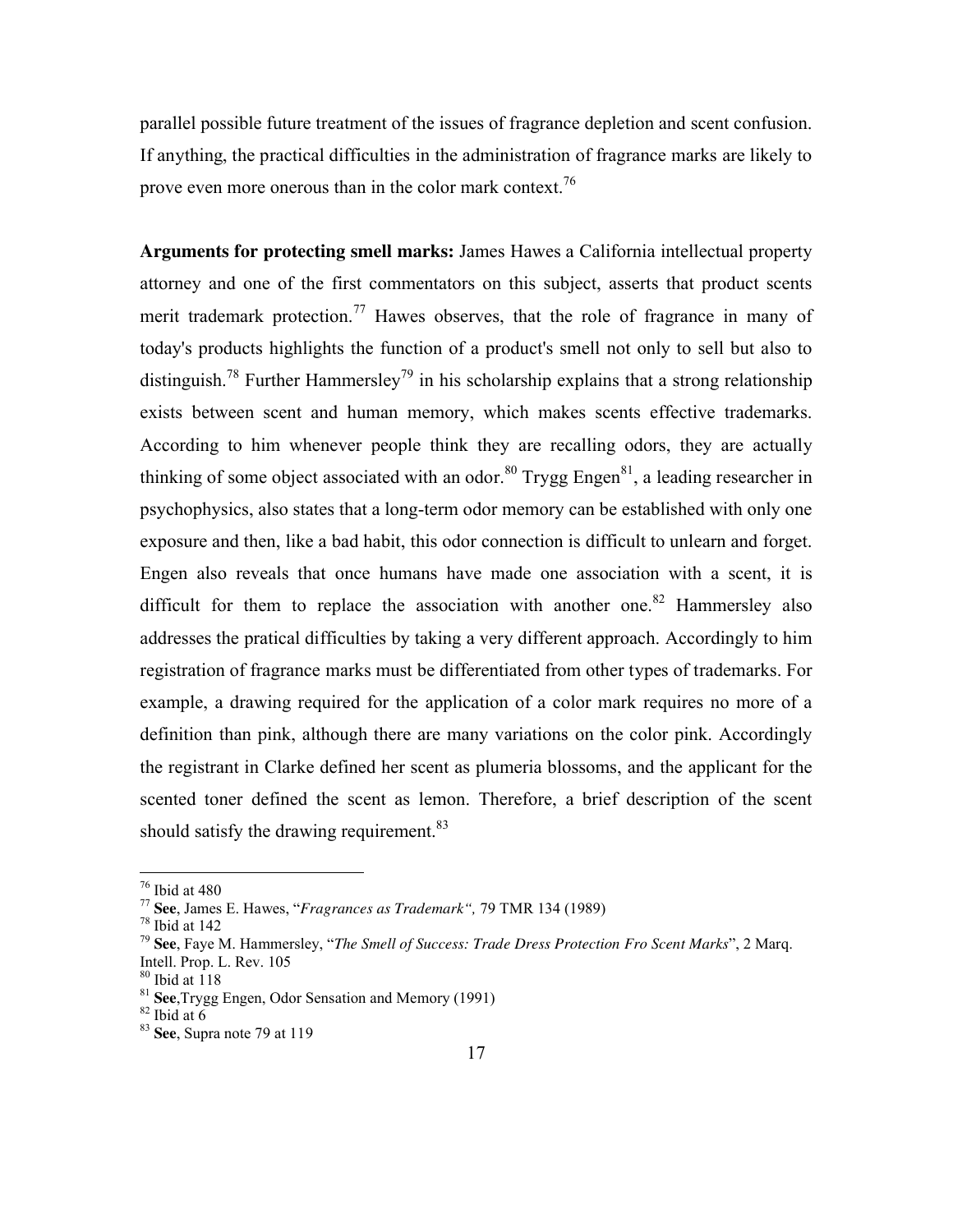#### **V. ECONOMIC JUSTIFICATION OF SMELL MARKS**

Richard A. Posner and William M. Landes<sup>84</sup> in their scholarly work proposed a formal legal model describing the function of trademark as reducing consumer search cost. As already studied they argued that information produced by trademark is of two sorts. One is information that enables the consumer to identify the source of goods through distinctive marks and the other sort of information produced by the trademark is the information about the product itself. $85$  We find that the justification of smell marks revolves around Posner's model. As provided by Posner's model we define the full price (α) of good "Y" as it money price (M) plus the search cost (S) incurred by the buyer in obtaining information about the relevant attributes of  $Y$ :- $86$ 

$$
\alpha = M + S(T; A \& W)
$$

 $\alpha$  = full price of good 'Y'

 $M$  = money price of good 'Y'

 $S$  = search cost incurred by buyers in obtaining information of good 'Y'

 $T =$  trademark of good 'Y'

 $A =$  search cost (S) also depends on factors other than 'T', such as cost of advertising, the technology available for producing information and the number of competitors for good 'Y'

 $W =$  index of availability of words and symbols, which can be used as trademarks

-

<sup>&</sup>lt;sup>84</sup> This model was formulated by Richard. A Posener and William M. Landes and is referred to as Posener's model in our study; **See**, Supra note 8.

<sup>85</sup> Ibid.

<sup>86</sup> Ibid.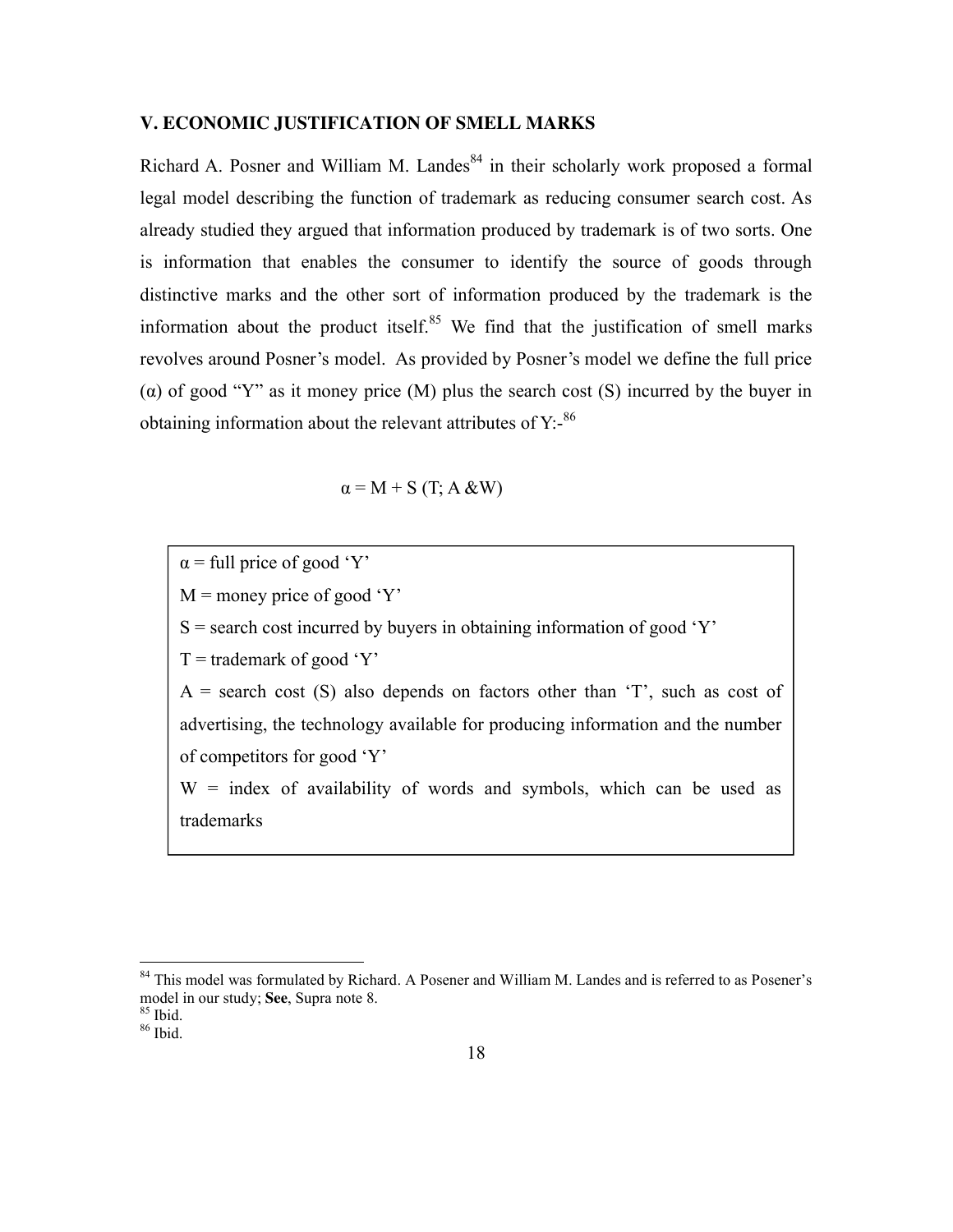The proposition provided by Posener's model is very simple, if the full price of good 'Y', i.e.  $\alpha$  = 500, a producer with (search cost) S = 200 will sell its brand of 'Y' for 300, and a producer with (search cost)  $S = 100$  will sell its brand of 'Y' for 400. It is pertinent to note at this juncture that Posener's model ignores factor (A) and assumes that factor (W) is always greater. In other words the greater the availability of words and so on for the use as trademarks (the greater is 'W'), the lower will tend to be values of 'S' for a given value of trademark 'T' making the mark distinctive. It is our argument that the market for words is getting congested. Accordingly if the availability of words and so on for the use of trademarks is lower (the lower is 'W'), the greater will tend to be values of 'S' for a given value of trademark 'T'. In other words any decrease in the market for words would increase the search cost and will make the mark non-distinctive and accordingly lack of distinctiveness would make the mark incapable of identifying the good and recalling to a consumer the information which will lower his search costs and enable the producer to charge a higher price. Furthermore the distinctive marks need more than mere traditional television and print advertising to reach consumers. Our argument is also well supported by the words of branding guru Martin Lindstorm who states that, "if branding wishes to survive another century it will need to change track and more communication by using mere words in an already overcrowded world simply won't do it"<sup>87</sup>. Lindstorm<sup>88</sup> further argues for new track which would have brands go beyond sight and sound to reach consumers through smell and taste.

Secondly it is our argument that smell marks increases the cost of duplication and accordingly the incentive to free ride is much lesser when compared to other standard marks, where the cost of imitation is minimal. Incentive to free ride in case of standard marks depends on three factors:

<sup>87</sup> **See**, Martin Lindstorm, "*BRAND Sense: Build Powerful brands through touch, taste, smell, sight and sound"* (Free Press: New York 2005)

<sup>&</sup>lt;sup>88</sup> His ideas come from a market research study that began with focus groups in 13 countries exploring the role of the senses in creating brand loyalty to ten global and local brands. The study also involves an online survey with 2000 people in United States and United Kingdom providing information on sensory associations and purchase intent and more.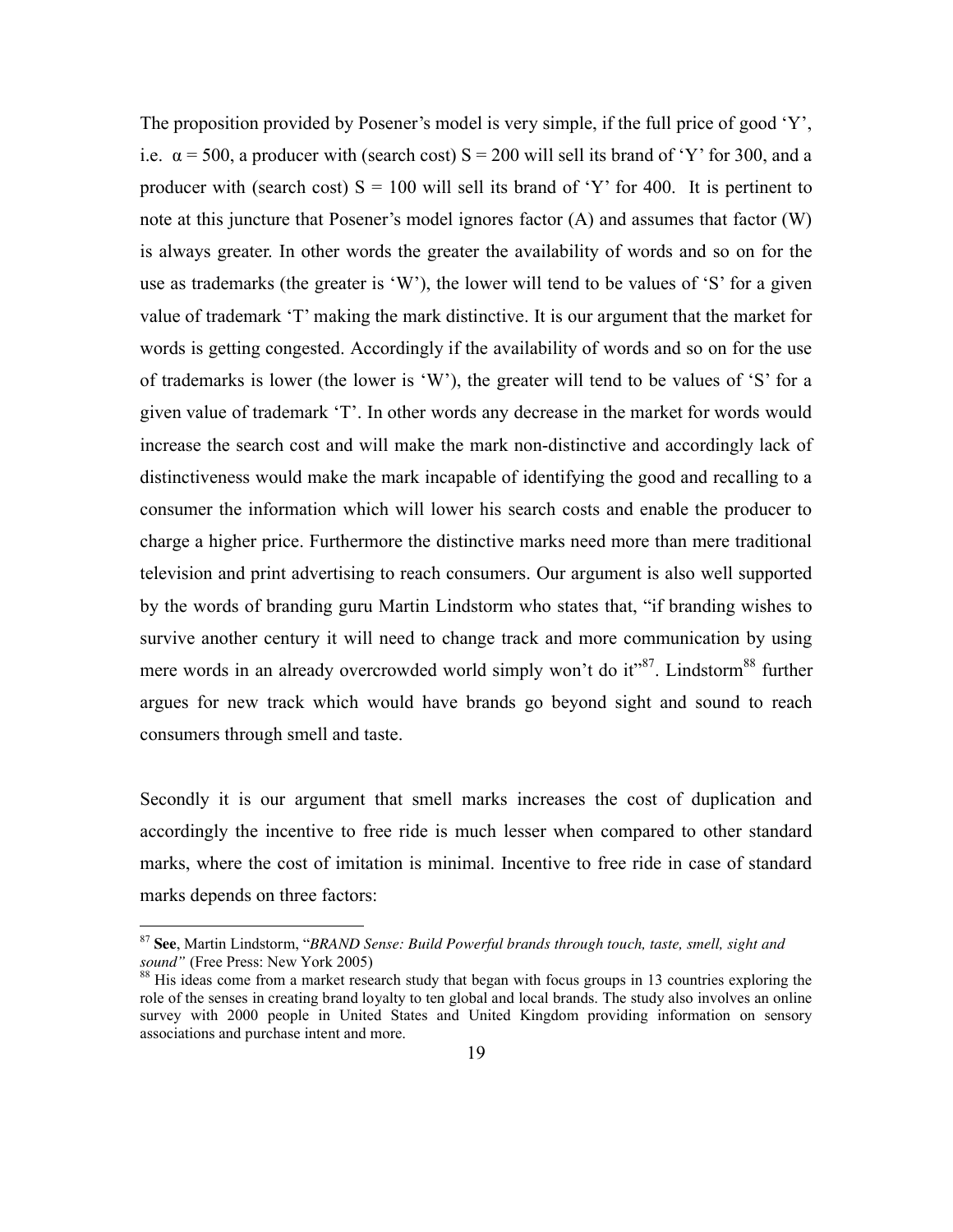- Profits generated by the marks of good Y  $[P(T)]$
- Cost of duplication  $(D)$
- Cost of Infringement  $(I)$

If we write a firms incentive to free ride function 'β' as

$$
\beta = P(T) - D - I
$$

It is argued that every firm would have incentives to free ride on the profits generated by the marks until the P  $(T)$  >  $(D + I)$ ; the moment P  $(T)$  <  $(D + I)$ , there is less incentives to free ride. In a given case where the cost of infringement is fixed, the smell marks by their very nature increase the cost of duplication or imitation and thereby ensure that marks produce information which identify the source and reduce the search cost for the producer of the good (Y) and thus encourages expenditures on quality. A firm's incentive to invest resources (through advertising) in developing and maintaining a strong mark depends on its ability to maintain consistent product quality. In other words trademarks are valuable because they denote consistent quality, and a firm has an incentive to develop trademark only if it is able to maintain consistent quality.<sup>89</sup> It is our argument that non standard marks with specific regard to smell marks will increase the cost of duplication and consequently help in preserving the quality, which is the most important function of any mark.

## **VI. CONCLUSION**

 $\overline{a}$ 

From the outset it looks like European courts have formulated the Sieckmann test based on the arguments of Bettina Elias and the courts in United States have decided the Qualitex ruling based on the arguments of Hammersley. From the point of view of traders it is argued that the approach of United States is considered necessary. However Sieckmann test cannot be ignored and the policy behind the decision has been to enable people to check the trademark register and to be clear about what is registered.

<sup>&</sup>lt;sup>89</sup> A firm with a valuable trademark would be reluctant to lower the quality of its brand because it would suffer a capital loss on its investment in the trademark. **See** Carl Shapiro*, "Premiums for High Quality Products as Returns to Reputations",* Q.J. Econ. 659 98 (1983)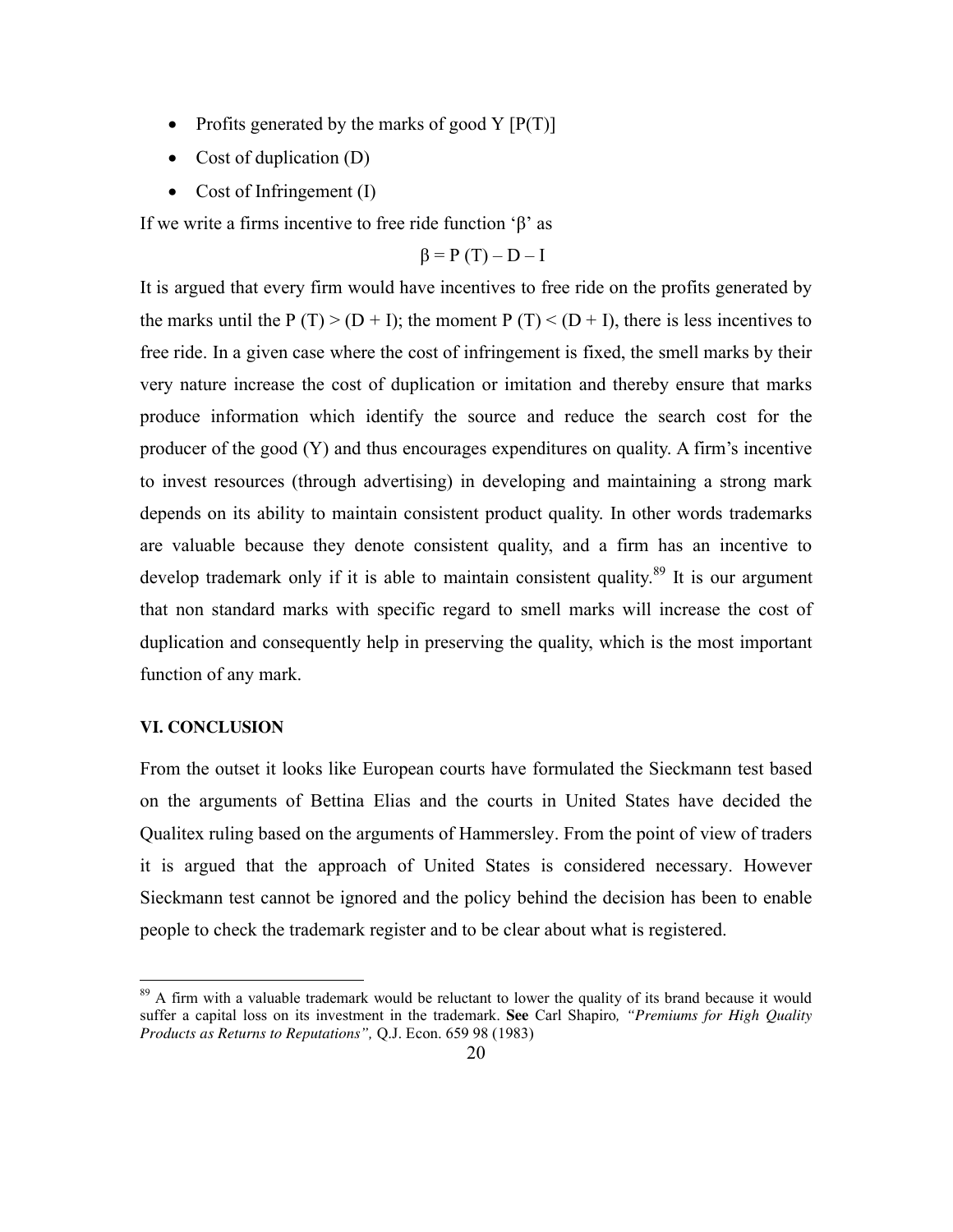However from the perspective of European harmonisation the approach adopted in Sieckmann case looks problematic because it interferes with the freedom of member states to determine questions of trademark procedure. Such interference is contentious because the objective of the directive intended to leave member states free to fix the provisions of the procedure concerning the registration, the revocation and invalidity of trademarks. It is still being debated that Sieckmann criteria rests on unarticulated and problematic assumptions. Concerns have also been raised on the role that bureaucratic requirements of registering intellectual property rights play in shaping intellectual property law and policy.

A trademark's objective is to trigger the source of a product in a consumer's mind. Companies that add fragrances to products report the scent to be an important indicator of the product's identity.<sup>90</sup> General Motors, with the help of focus groups and a laboratory, recently created a scent it called Nuance. It is the ethereal scent of factory freshness, a new car smell, that since 2003 has been infused into the leather seats of every new Cadillac put on the road. Furthermore researchers in France have found that customers stayed longer and spent more in a restaurant infused with the scent of lavender, concluding that scents could influence even consumption environments. Since scents are being used as a marketing tool it is argued that the protection should be extended as well.

<sup>90</sup> **See**, H. Dunlop, *Fragrance for Today and Tomorrow?*, Volume 13, Number 2, PERFUMER & FLAVORIST 59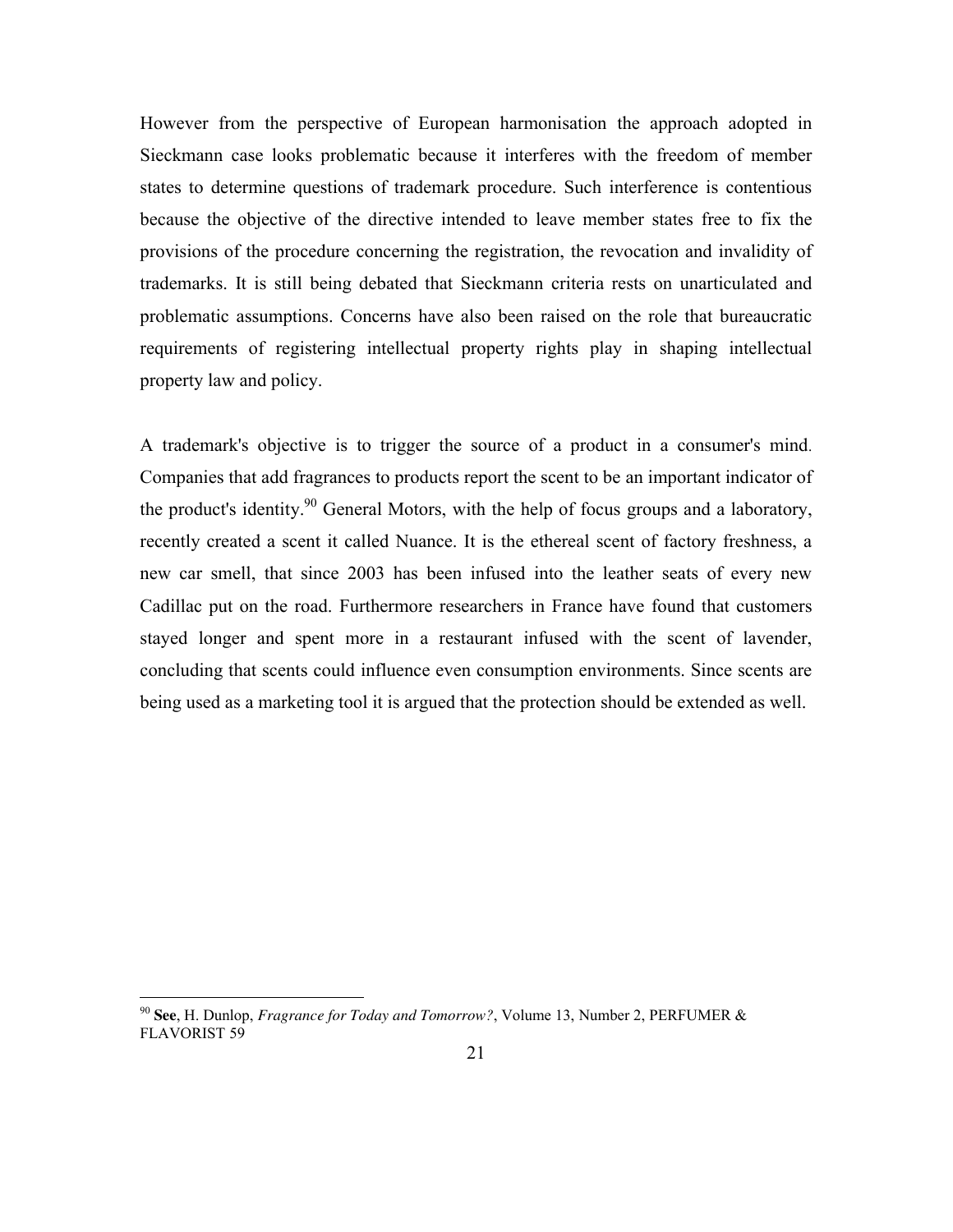#### **BIBLIOGRAPHY**

- Anne Hiaring, Basic Principles of Trademark Law, in Understanding Basic Trademark Law 2004, at 11-12 (PLI Patent, Copyrights, Trademarks, & Literary Prop. Course Handbook Series, 2004)
- Bernd H. Schmitt, Experiential Marketing: How to Get Customers to Sense, Feel, Think, Act, and Relate to Your Company and Brands (Free Press: New York 1999)
- Bettina Ellias, "Do Scents Signify Source: An Argument against Trademark Protection for Fragrances", 82 Trademark Rep. 475
- Carl Shapiro, "Premiums for High Quality Products as Returns to Reputations" Q.J. Econ. 98 (1983) 659
- Catherine Seville, "Trademark Law: The Community's thinking widens and deepens", 53 ICLQ 1013
- Charles Gielen, "Harmonisation of Trademark Law in Europe: The First Trademark Harmonisation Directive of the European Council", 14 (8) E.I.P.R. 262-269 (1992)
- Daniel J. Gifford, "The Interplay of Product Definition, Design and Trade Dress", 75 MINN. L. REV. 769 (1991)
- David Vaver, "Recent Trends in European Trademark Law of Shapes, Senses and Sensation", 95 Trademark Rep. 895
- Debrett Lyons, "Sounds, Smells and Signs ", 16 (12) E.I.P.R. 540-543 (1994)
- Eric P.Raciti, "The Harmonisation of Trademarks in the European Community: The Harmonisation Directive and Community Trademark", 78 J. Pat. & Trademark Off. Soc'y 51
- Faye M. Hammersley, "The Smell of Success: Trade Dress Protection Fro Scent Marks", 2 Marq. Intell. Prop. L. Rev. 105
- Gielen, "Harmonisation of Trademark Law in Europe: The First Trademark Harmonisation Directive of the European Council", (1992) E.I.P.R. 263 at 264
- H. Dunlop, Fragrance for Today and Tomorrow?, Volume 13, Number 2, PERFUMER & FLAVORIST 59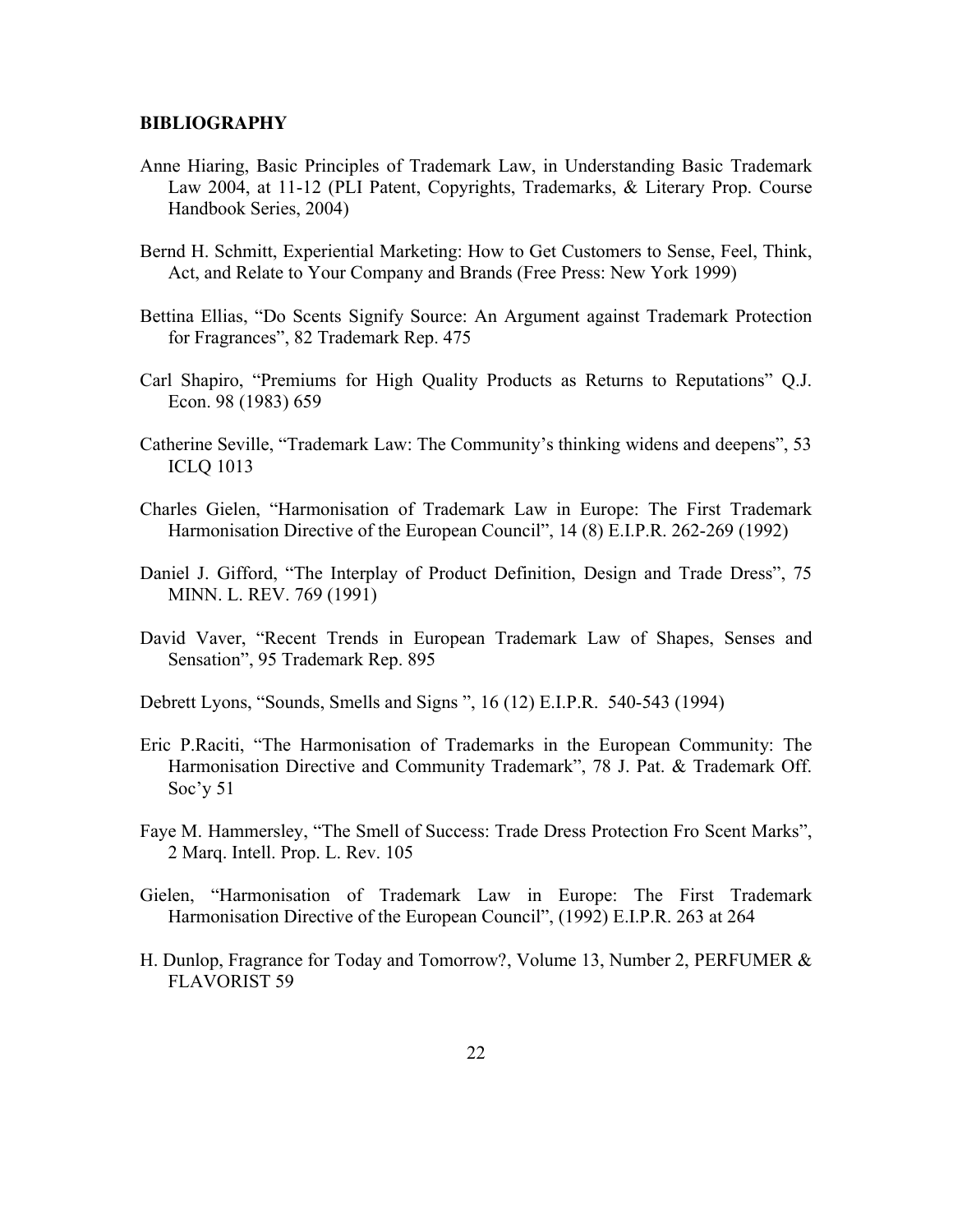- Helen Bruton, "The UK Trademarks Act 1994: An Invitation to an Olfactory Occasion", 17 (8) E.I.P.R. 378-384 (1995)
- Horwitz,"Conflicting Marks: Embracing the Consequences of the European Community and Its Unitary Trademark Regime", 18 Ariz. J. Int'l & Comp. Law 245, 261 (2001)
- J. Thomas McCarthY, "McCarthy on Trademarks and Unfair Competition" (4th ed. 1997)
- Jacon Marschack, "Economics of Language", 10 Behavioral Science 135 (1984)
- James E. Hawes, "Fragrances as Trademark", 79 TMR 134 (1989)
- Jean Praniskas, "Trade Name Creation: Processes and Patterns" J. Econ. 101 (1968)
- Kenneth L. Port, The Illegitimacy of Trademark Incontestability, 26 IND. L. REV. 519, 526-27 (1993)
- Lionel Bently and Brad Sherman, Intellectual Property Law (New York: Oxford University Press, 2001)
- Luis-Alfonso Duran, "The New European Trademark Law", 23 Denv. J. Int'L. & pol'y 489, 499 (1995)
- Marc Gobé, Emotional Branding: The New Paradigm for Connecting Brands to People (Allworth Press; New York 2001)
- Martin Lindstorm, "BRAND Sense: Build Powerful brands through touch, taste, smell, sight and sound" (Free Press: New York 2005)
- Melissa E. Roth, "Something Old, Something New, Something Borrowed, Something Blue: A New Tradition in Non-traditional Trademark Registrations", 27 Cardozo L. Rev. 457
- Robert Unikel, "Better By Design: The Availability of Trade Dress Protection for Product Design and the Demise of Aesthetic Functionality", 85 TMR. 312, 334 (1995)
- Schechter, "The Rational Basis of Trademark Protection", 40 Harv. L. R. 813 (1927)
- Seiko Hikada and Nicola Tatchell et al., "A Sign of the Times? A Review of Key Trade Mark Decisions of the European Court of Justice and Their Impact Upon National Trademark Jurisprudence in the EU", 94 Trademark Rep. 1105 at 1115